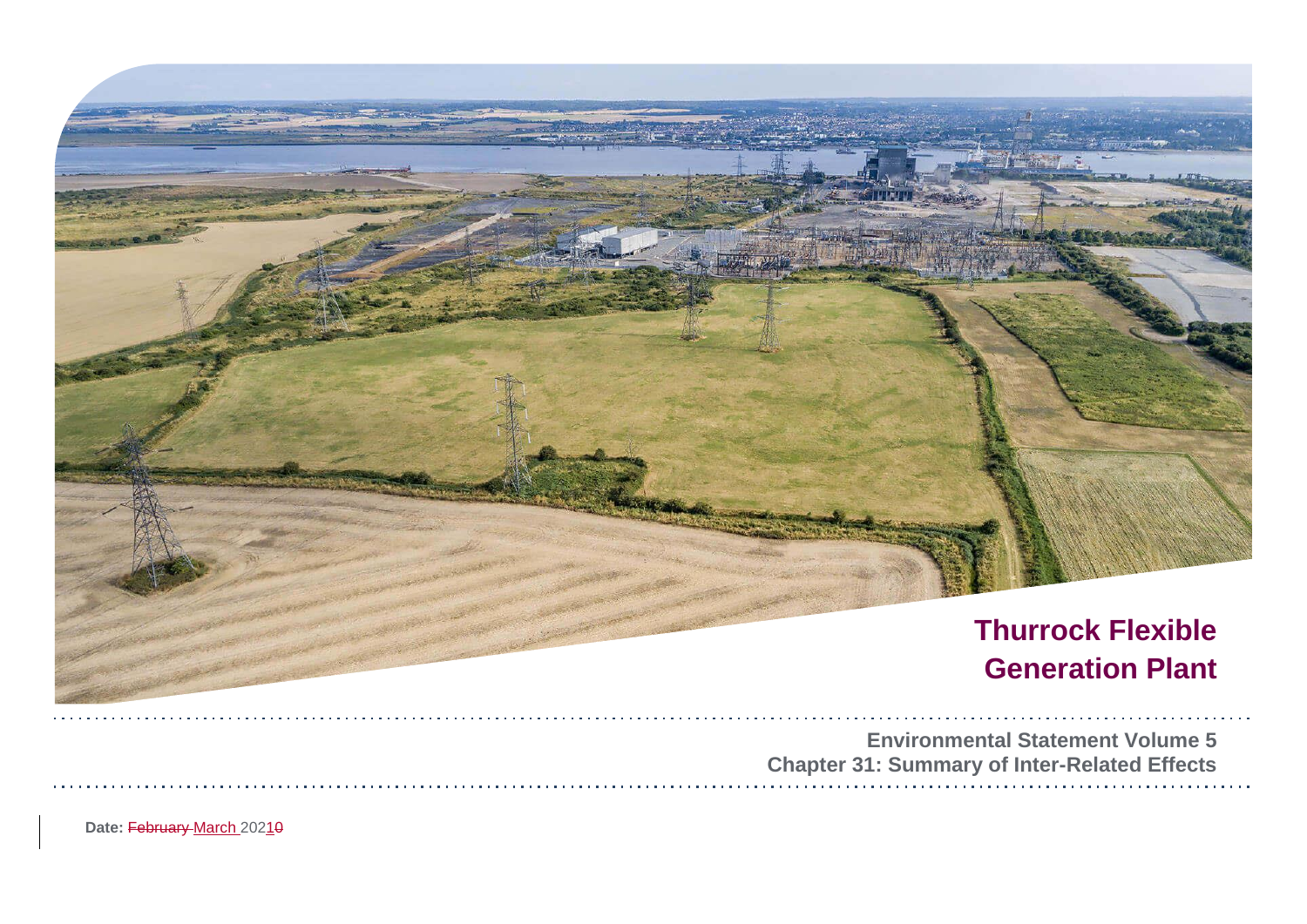

ii

**Environmental Impact Assessment** 

**Environmental Statement**

**Volume 5**

**Chapter 31**

Report Number: OXF10872

Version: FinalPost-submission rev. 1

Date: February March 20201

This report is also downloadable from the Thurrock Flexible Generation Plant website at: [http://www.thurrockpower.co.uk](http://www.thurrockpower.co.uk/)

Thurrock Power Ltd

1st Floor

145 Kensington Church Street

London W8 7LP



**Copyright © RPS**

The material presented in this report is confidential. This report has been prepared for the exclusive use of Thurrock Power Ltd and shall not be distributed or made available to any other company or person without the knowledge and written consent of RPS.

Prepared by: Natalie Brisland and Clare Russell

Checked by: Tom Dearing and Dan Smyth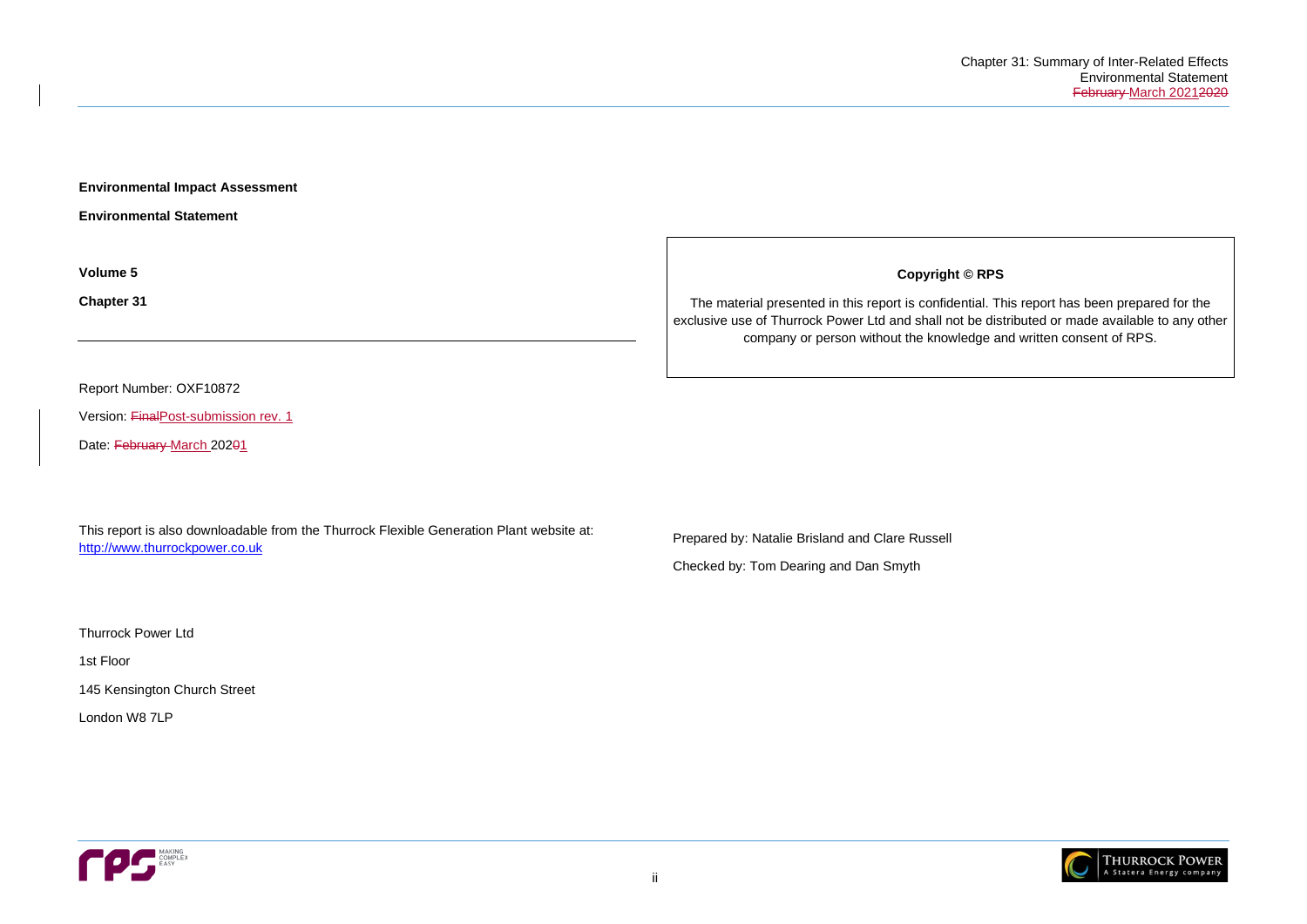

# **Table of Contents**

# **List of Tables**

| Table 1.1: Summary of NPS EN-1 policy on decision making relevant to this chapter.  1    |  |
|------------------------------------------------------------------------------------------|--|
|                                                                                          |  |
|                                                                                          |  |
|                                                                                          |  |
|                                                                                          |  |
| Table 3.2: Zones of influence for construction/decommissioning and operational effects 7 |  |
|                                                                                          |  |
|                                                                                          |  |

# **Summary**

This chapter summarises the inter-related effects taking into account project lifetime and receptor-led effects. The chapter has considered the effects reported in each environmental topic assessment in Volumes 3 and 4 of the Environmental Statement and assessed whether effects are likely to be of greater significance in combination.



# **Qualifications**

This document has been prepared by Clare Russell, an Associate and EIA Practitioner with over 18 years' experience in environmental consultancy focusing on environmental impact assessment and management of construction impacts.

It has been checked by Tom Dearing, a Chartered Environmentalist and full Member of the Institute of Environmental Management and Assessment, who has nine years' experience of environmental impact assessment.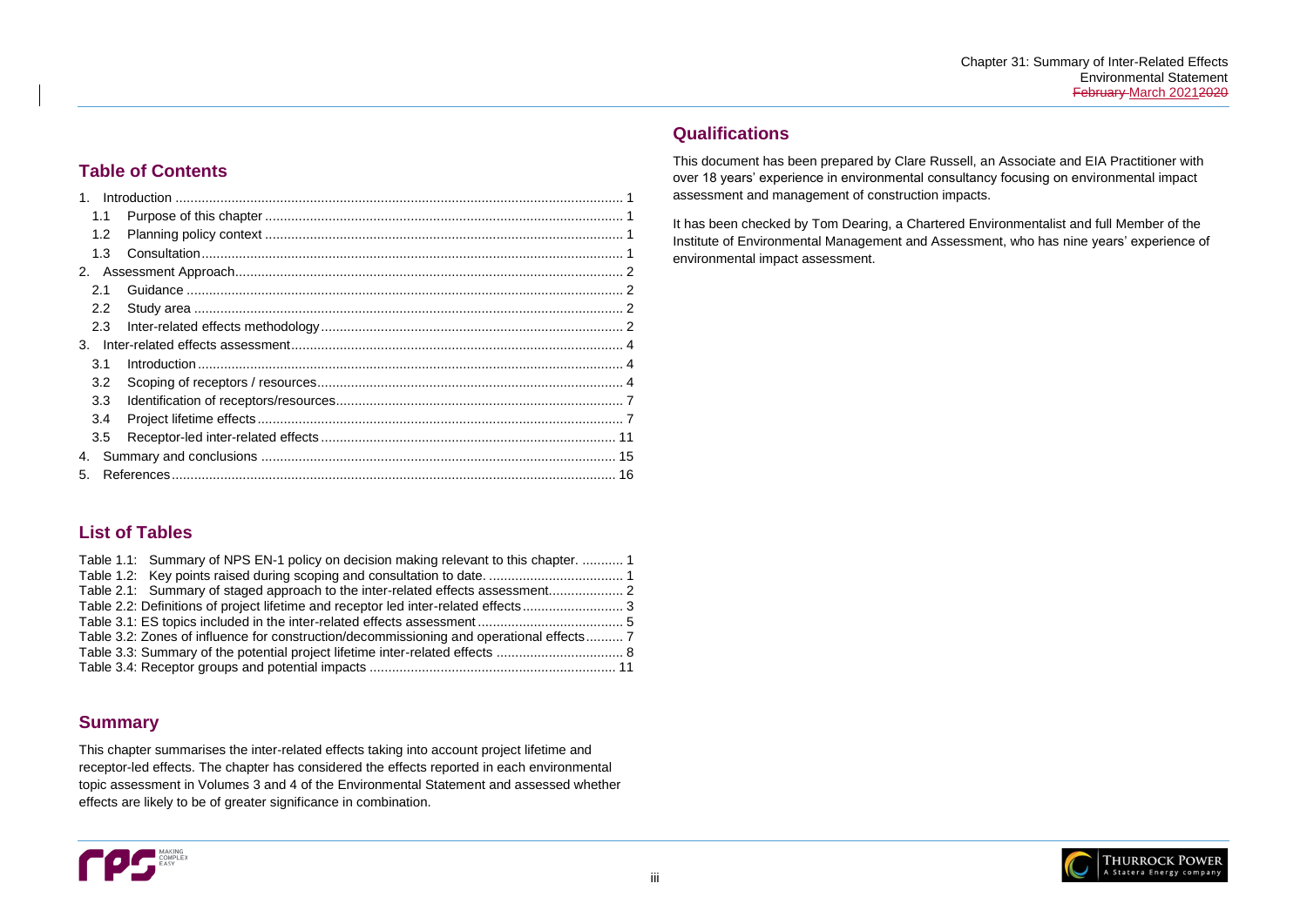# <span id="page-3-0"></span>**1. Introduction**

# <span id="page-3-1"></span>**1.1 Purpose of this chapter**

- 1.1.1 This chapter of the Environmental (ES) presents the findings of the Environmental Impact Assessment (EIA) concerning the potential inter-related effects of Thurrock Flexible Generation Plant on environmental receptors.
- 1.1.2 Inter-related effects are effects on receptors which may be affected by different environmental effects generated by the proposed development simultaneously or consecutively. On this basis, this chapter considers:
	- environmental effects over the lifetime of the project including the construction, operation and decommissioning phases; and
	- the receptor-led effects which result from a combination of multiple environmental effects on a single receptor or receptor group.
- 1.1.3 The environmental effects of Thurrock Flexible Generation Plant on each topic has been assessed at each stage of the proposed development and is presented in Volume 3, Chapters 6 to 17.
- 1.1.4 The chapter also considers the potential for cumulative inter-related effects based on the information presented in Volume 4, Chapters 18 to 30.

# <span id="page-3-2"></span>**1.2 Planning policy context**

- 1.2.1 Planning policy for energy generation Nationally Significant Infrastructure Projects (NSIPs), specifically in relation to inter-related effects, is contained in the Overarching National Policy Statement (NPS) for Energy (EN-1; DECC, 2011a).
- 1.2.2 NPS EN-1 includes guidance on what matters are to be considered in the assessment and factors relating to the determination of an application. These are summarised in [Table 1.1.](#page-3-4)

<span id="page-3-4"></span>**Table 1.1: Summary of NPS EN-1 policy on decision making relevant to this chapter.**

**Summary of NPS EN-1 policy on decision making (and mitigation)**

**How and where considered in the ES**



#### *Inter-related Effects*

*"The IPC* [Infrastructure Planning Commission: now the Planning Inspectorate (PINS)] *should consider how the accumulation of, and interrelationship between, effects might affect the environment, economy or community as a whole, even though they may be acceptable when considered on an individual basis with mitigation measures in place."* (paragraph 4.2.6). The environmental effects of Thurrock Flexible Generation Plant on topics are presented in Volume 3, chapters 6 to 17 of the ES. The assessment of interrelated effects draws upon the conclusions of these chapters.

# <span id="page-3-3"></span>**1.3 Consultation**

1.3.1 Key issues raised during scoping and consultation to date specific to inter-related effects are listed in [Table 1.2,](#page-3-5) together with how details of how these issues have been considered in the production of this ES and cross-references to where this information may be found.

<span id="page-3-5"></span>**Table 1.2: Key points raised during scoping and consultation to date.**

| <b>Date</b>       | <b>Consultee and type</b><br>of response | <b>Points raised</b>                                                                                                                                                      | How and where addressed                                                                                                                                                  |  |  |
|-------------------|------------------------------------------|---------------------------------------------------------------------------------------------------------------------------------------------------------------------------|--------------------------------------------------------------------------------------------------------------------------------------------------------------------------|--|--|
| September<br>2018 | PINS Scoping Opinion                     | PINS identified that in order to<br>assist in the decision making, the<br>application should use tables to<br>identify and collate the relevant<br>inter-related effects. | Where appropriate, tables have<br>been used to identify and collate<br>the relevant inter-related effects<br>likely to occur as a result of the<br>proposed development. |  |  |

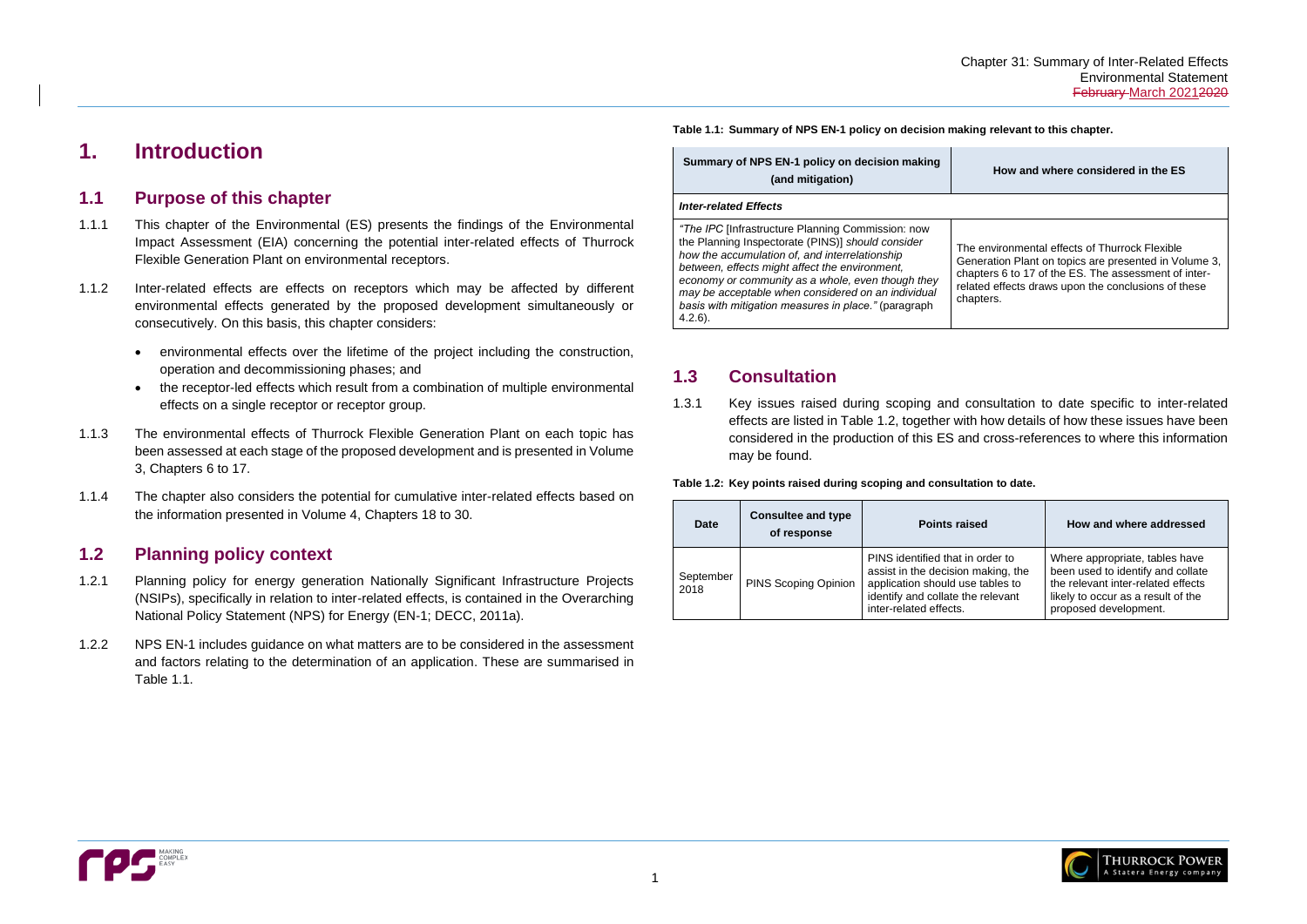eration Plant were assessed for individual EIA ulative effects for each EIA topic area are set out

y more than one impact were identified.

groups were identified through a review of the

ffects may combine to create inter-related effects

operational and decommissioning phases; and ffects on a single receptor/resource.



# <span id="page-4-0"></span>**2. Assessment Approach**

## <span id="page-4-1"></span>**2.1 Guidance**

- 2.1.1 It is good practice to consider the inter-relationships between topics that may lead to environmental effects. For example, the separate impacts of noise and habitat loss may have an effect upon a single ecological receptor.
- 2.1.2 The following guidance documents have been considered as part of this assessment:
	- Advice Note 9: Rochdale Envelope (PINS, 2018); and
	- Design Manual for Roads and Bridges (DMRB) LA 104 (Highways England *et. al.,*  201920).

### **PINS Advice Note 9**

2.1.3 The PINS Rochdale Envelope Advice Note (PINS, 2018), states that the ES should:

2.1.4 The DMRB guidance (Highways England *et al.,* 20<del>1920</del>) includes inter-related effects within its definition of cumulative effects. It states that "*environmental assessments shall assess cumulative effects which include those from a single project (e.g. numerous different effects impacting a single receptor)".* It also states that "*cumulative effects should be assessed when the conclusions of individual environmental factor assessments have been reached and reported*".

*"…ensure that the assessment of the worst case scenario(s) addresses impacts which may not be significant on their own but could become significant when they inter-relate with other impacts alone or cumulatively with impacts from other development (including those identified in other aspect assessments)."*

### **Design Manual for Roads and Bridges**

## <span id="page-4-2"></span>**2.2 Study area**

2.2.1 The study areas for this chapter are taken from the topic specific chapters (Volume 3, Chapters 6 to 17). Study areas reflect the distance that likely effects will be experienced (i.e. the Zone of Influence, ZoI). ZoIs are influenced by the nature of the effect and receptor, and in many cases are informed by industry guidance. The ZoIs used in this chapter are presented in [Table 3.2.](#page-9-2)

# <span id="page-4-3"></span>**2.3 Inter-related effects methodology**

2.3.1 The approach to assessing inter-related effects follows the approach set out in Volume 2, Chapter 4: Environmental Impact Assessment Methodology. It comprises a four staged process as summarised in [Table 2.1](#page-4-4) and discussed in the following paragraphs.

#### <span id="page-4-4"></span>**Table 2.1: Summary of staged approach to the inter-related effects assessment.**

| <b>Stage</b> | <b>Description</b>                                                                                                                                      |
|--------------|---------------------------------------------------------------------------------------------------------------------------------------------------------|
|              | The environmental effects of Thurrock Flexible Generatic<br>topic areas within Volume 3, Chapters 6 to 17. Cumulativ<br>in Volume 4, Chapters 19 to 30. |
| -2           | The receptor(s) or resource(s) likely to be affected by mo                                                                                              |
| 3            | The potential combination effects on these receptor grou<br>topic specific assessments in the ES chapters.                                              |
| 4            | An assessment was undertaken on how individual effects<br>on each receptor group for:                                                                   |
|              | 'project lifetime effects', i.e. during construction, opera<br>'receptor-led effects', i.e. multiple simultaneous effect                                |

**Stage 1: topic-specific assessments** 

- 2.3.2 The first stage of the assessment of inter-related effects is presented in each of the individual topic chapters and comprises the individual assessments of effects on receptors across the construction, operation and maintenance, and decommissioning phases of the proposed development.
- 2.3.3 The findings of these assessments are presented in Volume 3, Chapters 6 to 17 of the ES. The findings of the Cumulative Effect Assessment (CEA) for each topic are presented in Volume 4, Chapters 18 to 30.

### **Stage 2: identification of receptor groups**

2.3.4 Stage 2 involved a review of the assessments undertaken in the topic-specific and cumulative chapters to identify 'receptor groups' requiring assessment within the interrelated effects assessment. The term 'receptor group' is used to highlight that the approach taken for the inter-related effects assessment does not assess every individual receptor assessed at Stage 1, but rather potentially sensitive groups of receptors.

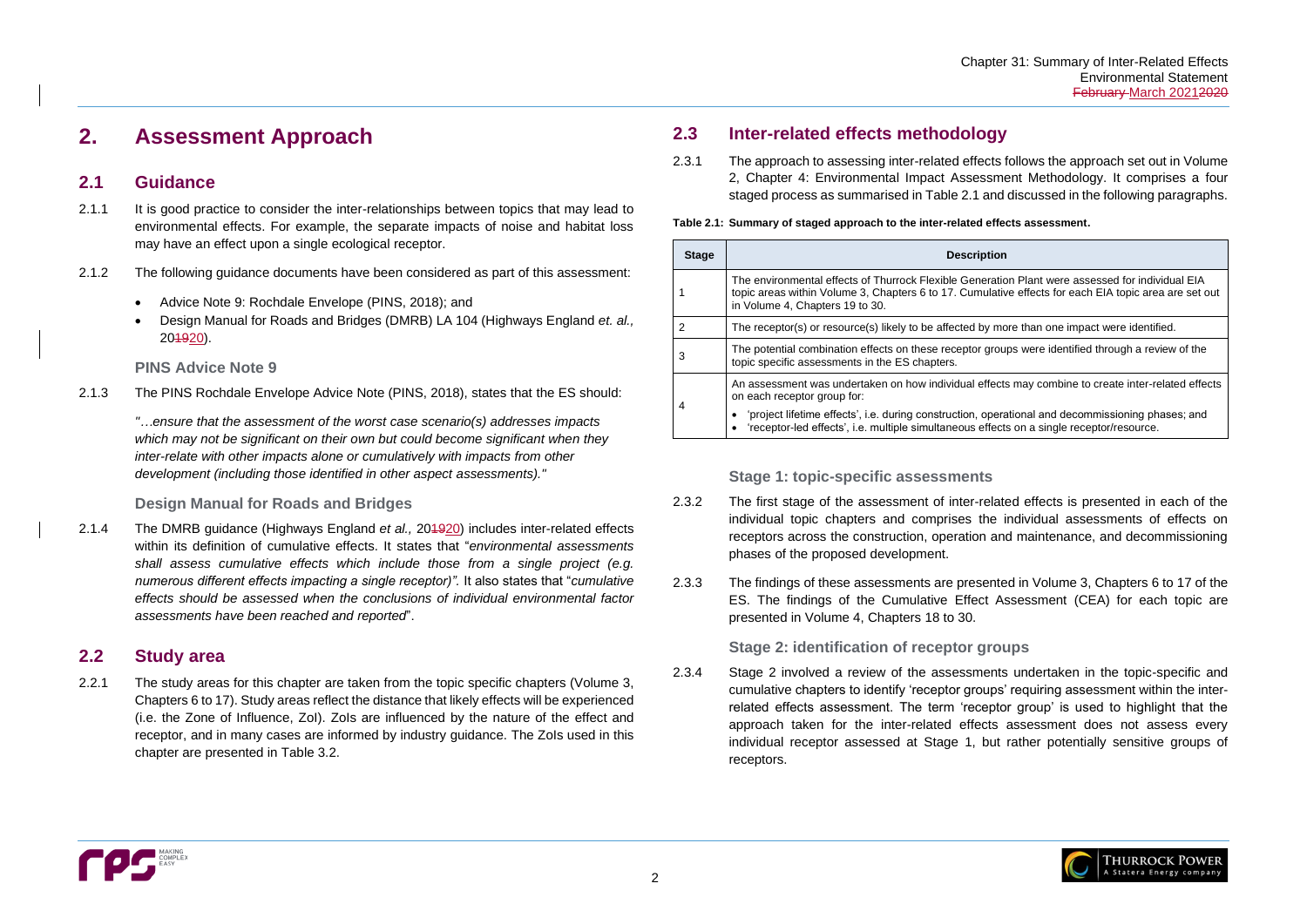#### **Definition**

at occur throughout more than one phase of the aintenance, and decommissioning) to interact to fect on a receptor than if assessed in isolation.

effects to interact, spatially and temporally, to tor or receptor group. As an example, multiple cal residents – construction dust and noise, : may interact to produce a greater effect on considered in isolation. Receptor-led effects proporate longer term effects.



- 2.3.5 The receptor groups assessed can be broadly categorised as follows:
	- landscape and visual resources: designated sites; landscape character; visual receptors (residents; users of public rights of way (PRoWs); other visual receptors);
	- historic environment: buried archaeology; designated heritage assets; settings of heritage assets;
	- land use, recreation, socio-economics: agricultural land; farm businesses; users of PRoWs and common land; employment levels, housing and other local services; tourism.
	- onshore ecology: ecologically designated sites; important habitat features; protected species;
	- traffic and transport: road users, residents; pedestrians/cyclists; sensitive local uses (e.g. schools, hospitals, local facilities);
	- noise and vibration: residents, users of PRoWs; users of other land uses (e.g. places of work);
	- air quality: residents; places of public amenity/public attractions; places of work; schools/hospitals; species/habitats;
	- health: residents in the local area;
	- climate change: global climate;
	- hydrology and flood risk: surface water bodies; flood risk (residents; other land uses);
	- geology, hydrogeology and ground conditions: geologically designated sites; land/soils; groundwater (including aquifers and Source Protection Zones); and
	- marine environment: flow conditions; seabed sediments; maritime infrastructure; marine habitats and species; and River Thames water quality.
- 2.3.6 The potential for inter-related effects was considered in further detail at Stage 3.

**Stage 3: identification of potential inter-related effects on receptor groups**

- 2.3.7 Consideration was given to the potential for inter-related effects to arise for each of the identified receptor groups across the three project phases (i.e. project lifetime effects) as well as the interaction of multiple effects on a receptor (i.e. receptor-led effects), as defined in [Table 2.2.](#page-5-0) Effects related to the construction and decommissioning phases are considered to be similar in nature, so these effects are considered together.
- 2.3.8 Consideration was also given to the potential for cumulative inter-related effects to arise for each of the receptor groups as a result of multiple effects on a receptor from multiple developments.



### <span id="page-5-0"></span>**Table 2.2: Definitions of project lifetime and receptor led inter-related effects**

| <b>Effect Type</b>       |                                                                                                                                                                                                                                                                |
|--------------------------|----------------------------------------------------------------------------------------------------------------------------------------------------------------------------------------------------------------------------------------------------------------|
| Project lifetime effects | Assessment of the scope for effects th<br>project (construction, operation and ma<br>potentially create a more significant eff                                                                                                                                 |
| Receptor-led effects     | Assessment of the scope for multiple e<br>create inter-related effects on a recept<br>effects on a given receptor such as loo<br>increased traffic and visual change etc<br>this receptor than when the effects are<br>might be short term, temporary, or inco |

2.3.9 A scoping exercise has been undertaken to identify those topics which are unlikely to result in further inter-related effects due to their nature, location or previous assessment and the results are presented in [Table 3.1.](#page-7-0)

> **Stage 4: assessment of the inter-related effects on each receptor group**

- 2.3.10 The potential for inter-related effects on the receptor groups identified in Stage 2 have been assessed for both the Thurrock Flexible Generating Plant and cumulative scenarios.
- 2.3.11 The assessment comprises a qualitative description of the likelihood for individual effects to interact to create a different or greater effect has then been undertaken. The assessment has been undertaken qualitatively and professional judgement has been used to identify whether significant inter-related effects are considered likely.

**Assessment criteria and assignment of significance**

2.3.12 The assessment does not aim to assign significance levels; instead the assessment is to be used to identify where there is the potential for inter-related effects. A statement is made as to whether the inter-related effects would be worse or better than the effects considered alone, and if so, whether this would be adverse or beneficial.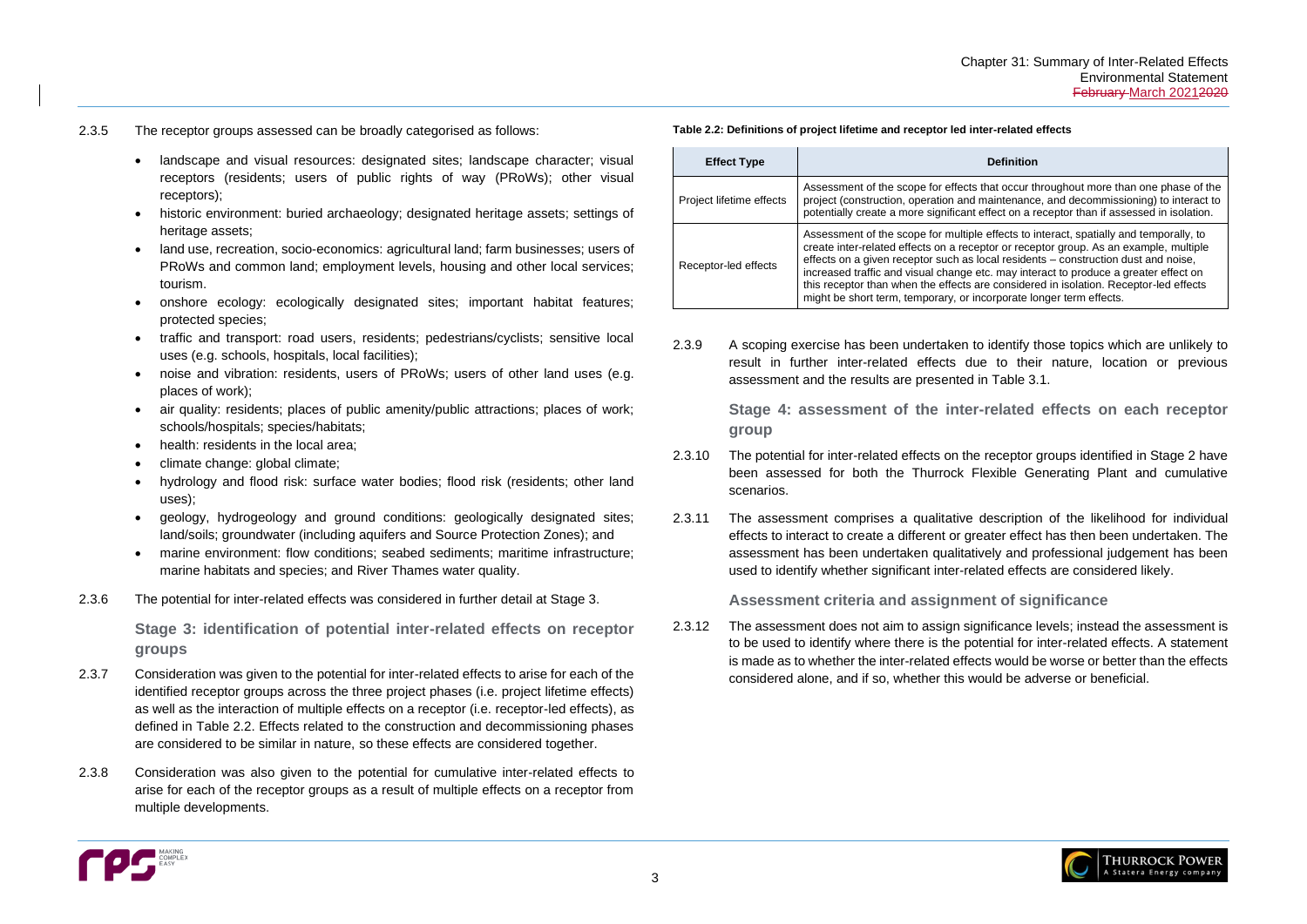

# <span id="page-6-0"></span>**3. Inter-related effects assessment**

## <span id="page-6-1"></span>**3.1 Introduction**

3.1.1 This assessment considers receptors or receptor groups, that may be affected by different environmental effects generated from the proposed development simultaneously or consecutively. This may include, for example, particular locations where noise, air quality and visual change may all occur at the same time. All of these effects would be derived from the proposed development.

## <span id="page-6-2"></span>**3.2 Scoping of receptors / resources**

- 3.2.1 This chapter presents those inter-related effects not explicitly addressed elsewhere in the ES. The majority of the ES topic assessments consider the effects of the proposed development on receptors or receptor groups and, as such, many of the inter-related impacts on those receptors are considered within the topic chapters.
- 3.2.2 For instance, effects on ecological receptors arising from noise, visual disturbance, air quality impacts and water quality impacts are assessed within Volume 3, Chapter 9: Ecology. As such, the potential for inter-related effects is inherent within some topic assessments and these effects are not repeated in this chapter. The topics where this applies are shown in [Table 3.1.](#page-7-0) All other topics are considered within this chapter.

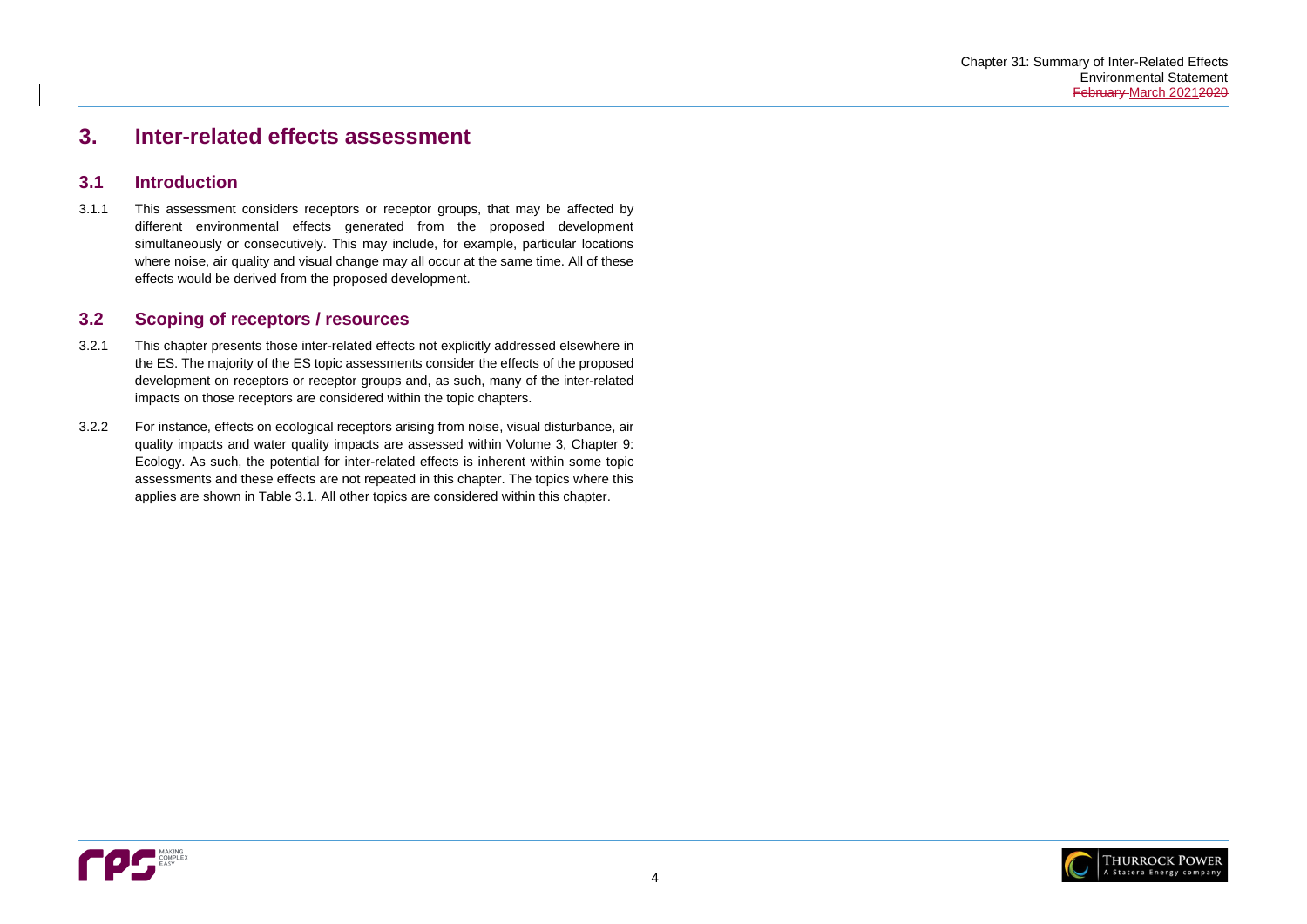**Plated assessment** 

Chapter 6: Landscape and Visual Resource and value, which has been considered in Volume 3, re is the potential for inter-related effects on

are assessed in Volume 3, Chapter 7: Historic ceptors, namely heritage assets and buried andscape on historic environment receptors

are assessed in Volume 3, Chapter 8: Land and disruption to Access Land (registered ng the construction phase; no impacts on se. Similarly, employment generation would pportunities during the operation and

the construction and the operation and ffects have been considered. Soil resources , Chapter 9: Onshore Ecology and do not require RoWs and common land, and socio-economic

essed in Volume 3, Chapter 9: Onshore Ecology nental topics such as water quality (surface e been assessed within these chapters and do

ng the construction phase and therefore, would gouch as disturbance to protected species) to

olume 3. Chapter 10: Traffic and Transport and ing the construction phase are not considered to ed out of the assessment as movements will fall

are assessed in Volume 3, Chapter 11: Noise onstruction, and operation and maintenance Noise effects from construction traffic are on human receptors when other environmental

in Volume 3, Chapter 12: Air Quality and d operation and maintenance phases and the potential for inter-related effects on human



#### <span id="page-7-0"></span>**Table 3.1: ES topics included in the inter-related effects assessment**

| Topic receptor /<br>resource                 | Scoped into the<br>assessment of project<br>lifetime inter-related<br>effects               | Scoped into the<br>assessment of<br>receptor-led inter-<br>related effects                | Scoped into the<br>assessment of<br>receptor-led<br>cumulative inter-<br>related effects    | Justification for exclusion from further inter-re                                                                                                                                                                                                                                                                                                                                                                                                                                                                                                 |
|----------------------------------------------|---------------------------------------------------------------------------------------------|-------------------------------------------------------------------------------------------|---------------------------------------------------------------------------------------------|---------------------------------------------------------------------------------------------------------------------------------------------------------------------------------------------------------------------------------------------------------------------------------------------------------------------------------------------------------------------------------------------------------------------------------------------------------------------------------------------------------------------------------------------------|
| Landscape and visual<br>resource             | No - landscape<br>Yes - visual resources                                                    | No - landscape<br>resources<br>Yes - visual resources                                     | No - landscape<br>resources<br>Yes - visual resources                                       | The impacts of Thurrock Flexible Generation Plant are assessed in Volume 3, 0<br>Volume 4, Chapter 19. Some of the landscape resources are also of heritage va<br>Chapter 7: Historic Environment and does not require further assessment. Ther<br>visual resources to arise.                                                                                                                                                                                                                                                                     |
| <b>Historic Environment</b>                  | No                                                                                          | No                                                                                        | No                                                                                          | The impacts of Thurrock Flexible Generation Plant on the historic environment a<br>Environment. This assessment considers all potential effects on the relevant red<br>archaeology. This topic has taken into account potential impacts of noise and la<br>such as the setting of heritage assets.                                                                                                                                                                                                                                                |
| Land-use Agriculture,<br>and Socio-economics | $No$ – recreation<br>No - socio-economics<br>Yes - agricultural land<br>and farm businesses | Yes - recreation<br>No - socio-economics<br>No - agricultural land<br>and farm businesses | Yes - recreation<br>No - socio-economics<br>$No - agricultural$ land<br>and farm businesses | The impacts of Thurrock Flexible Generation Plant on land use and agriculture a<br>Use, Agriculture and Socio-economics and Volume 4, Chapter 21. The loss of a<br>common land) and the disruption to PRoWs and cycle routes would occur durin<br>recreational resources would occur during the operation and maintenance phas<br>primarily occur during the construction phase, with impacts from employment op<br>maintenance phase expected to be minimal.<br>The loss of agricultural land and impacts on farm holdings would occur during tl |
|                                              |                                                                                             |                                                                                           |                                                                                             | maintenance phases, and on this basis, potential project lifetime inter-related ef<br>may have ecological value for mitigation, however it is considered in Volume 3,<br>further assessment. There is the potential for inter-related effects on users of PI<br>receptors.                                                                                                                                                                                                                                                                        |
| Onshore Ecology                              | Yes                                                                                         | No                                                                                        | No                                                                                          | The impacts of Thurrock Flexible Generation Plant on onshore ecology are asse<br>and Volume 4, Chapter 22. Inter-related effects from the interaction of environm<br>water and groundwater), noise and air emissions with ecological receptors have<br>not require further assessment.                                                                                                                                                                                                                                                            |
|                                              |                                                                                             |                                                                                           |                                                                                             | The majority of likely effects (such as permanent habitat loss) would occur durir<br>not result in project lifetime effects. However, there is potential for some effects<br>also occur during the operational and maintenance phase.                                                                                                                                                                                                                                                                                                             |
| <b>Traffic and Transport</b>                 | No                                                                                          | Yes                                                                                       | Yes                                                                                         | The impacts of Thurrock Flexible Generating Plant on traffic are assessed in Vo<br>Volume 4, Chapter 23. The assessment concludes that the effects of traffic duri<br>be significant. The effects in relation to the operational phase have been scopee<br>below the thresholds under which assessment is required.                                                                                                                                                                                                                               |
| Noise                                        | <b>Yes</b>                                                                                  | Yes                                                                                       | Yes                                                                                         | The impacts of Thurrock Flexible Generating Plant on noise sensitive receptors<br>and Vibration and Volume 4, Chapter 24. Noise effects may occur during the co<br>phases and therefore, there is the potential for project lifetime effects to arise. N<br>assessed in the chapter, however there is the potential for inter-related effects of<br>factors are combined.                                                                                                                                                                         |
| <b>Air Quality</b>                           | Yes                                                                                         | Yes                                                                                       | Yes                                                                                         | The impacts of Thurrock Flexible Generating Plant on air quality are assessed i<br>Volume 4, Chapter 25. Air quality effects may occur during the construction, and<br>therefore, there is the potential for project lifetime effects to arise. There is also<br>receptors when other environmental factors are combined.                                                                                                                                                                                                                         |

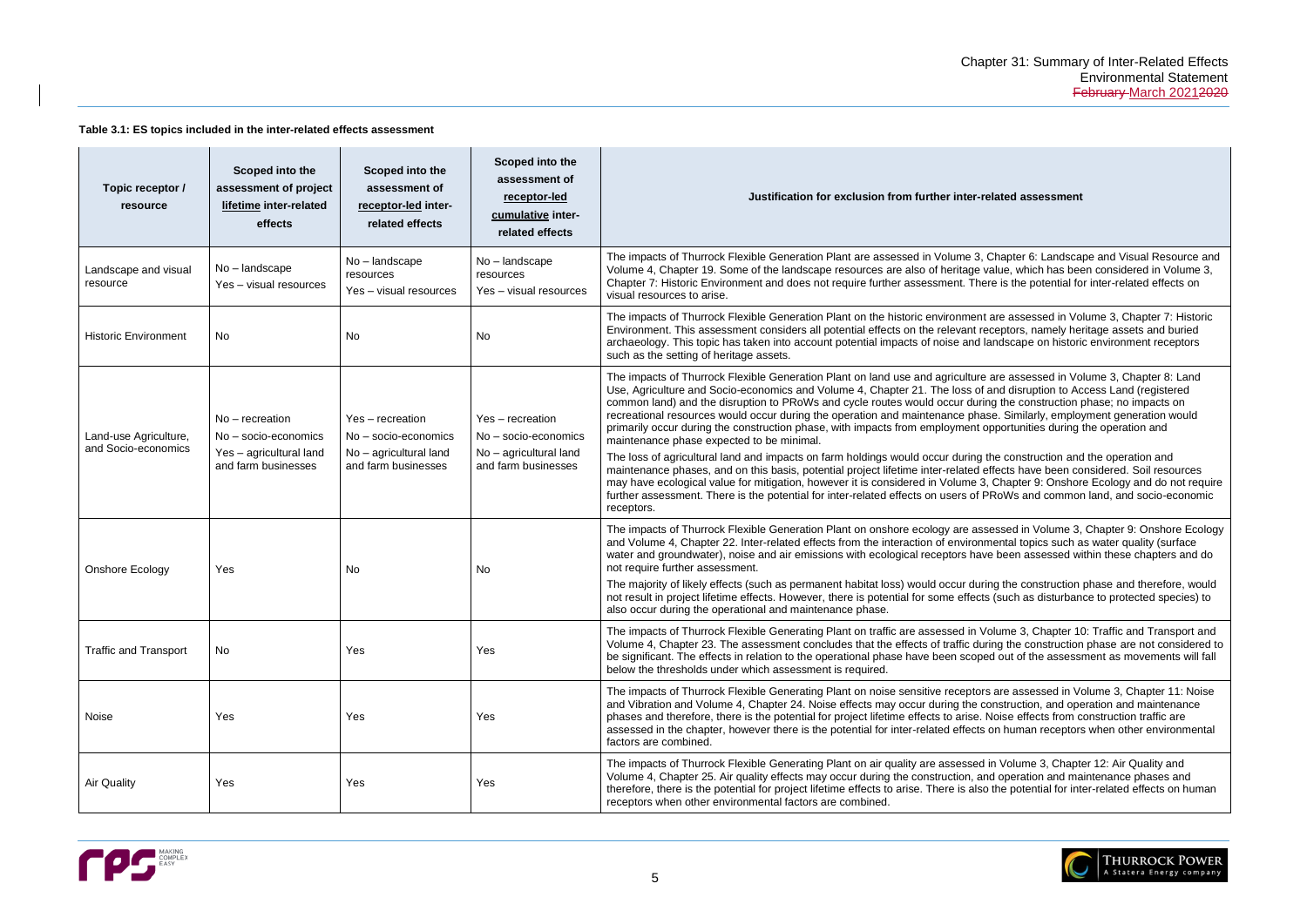#### **Justificated assessment**

essed in Volume 3, Chapter 13: Human Health and ion, and operation and maintenance phases and i health assessment draws from all of the other determinants of health. Therefore, all potential r 13 and do not require further assessment.

sessed in Volume 3, Chapter 14: Climate Change ccur across the lifetime of the project. The effect of apter 15. It is not likely that the effects of other  $\frac{1}{2}$ e and the release of greenhouse gas (GHG)

Sk are assessed in Volume 3, Chapter 15: tercourses and risk of flooding may occur during is the potential for lifetime effects to occur.

red within Volume 3, Chapter 15 and therefore,

Inditions are assessed in Volume 3, Chapter 16: The majority of likely effects would occur during the may occur during the operation and maintenance

e 3, Chapter 16 and therefore, further assessment

nt are assessed in Volume 3, Chapter 16: Marine uction, and operation and maintenance phases ceptor-led inter-related effects are assessed in ssment is not required.



| Topic receptor /<br>resource       | Scoped into the<br>assessment of project<br>lifetime inter-related<br>effects | Scoped into the<br>assessment of<br>receptor-led inter-<br>related effects | Scoped into the<br>assessment of<br>receptor-led<br>cumulative inter-<br>related effects | Justification for exclusion from further inter-related                                                                                                                                                                                                                                                                                                                                                                                              |
|------------------------------------|-------------------------------------------------------------------------------|----------------------------------------------------------------------------|------------------------------------------------------------------------------------------|-----------------------------------------------------------------------------------------------------------------------------------------------------------------------------------------------------------------------------------------------------------------------------------------------------------------------------------------------------------------------------------------------------------------------------------------------------|
| Human Health                       | Yes                                                                           | No                                                                         | No                                                                                       | The impacts of Thurrock Flexible Generating Plant on human health are assessed in<br>Volume 4, Chapter 26. Human health effects may occur during the construction, and<br>therefore, there is the potential for project lifetime effects to arise. The human health<br>environmental and socio-economic pathways that have the potential to affect determ<br>inter-related effects in relation to human health are considered within Chapter 13 and |
| <b>Climate Change</b>              | Yes                                                                           | No.                                                                        | <b>No</b>                                                                                | The impacts of Thurrock Flexible Generating Plant on climate change are assessed i<br>and Volume 4, Chapter 27. The effects in relation to climate change could occur acro<br>climate change on rainfall and flood risk has been assessed in Volume 3, Chapter 15<br>environmental topics considered in the ES would contribute to climate change and the<br>emissions or climate risks. Therefore receptor-led effects are not considered further. |
| Hydrology and Flood<br><b>Risk</b> | Yes                                                                           | No                                                                         | No                                                                                       | The impacts of Thurrock Flexible Generating Plant on hydrology and flood risk are as<br>Hydrology and Flood Risk and Volume 4, Chapter 28. Effects on surface watercourse<br>the construction, and operation and maintenance phase, and therefore there is the p<br>Potential interactions with groundwater and contaminated runoff are considered with<br>further assessment of inter-related effects is not required.                             |
| Geology and Ground<br>Conditions   | Yes                                                                           | No                                                                         | No                                                                                       | The impacts of Thurrock Flexible Generating Plant on geology and ground conditions<br>Geology, Hydrogeology and Ground Conditions and Volume 4, Chapter 29. The major<br>construction phase, however potential pollution of soils and controlled waters may od<br>phase.<br>Potential interactions with surface watercourses are considered within Volume 3, Cha<br>of inter-related effects is not required.                                       |
| <b>Marine Environment</b>          | Yes                                                                           | No                                                                         | No                                                                                       | The impacts of Thurrock Flexible Generating Plant on the marine environment are as<br>Environment and Volume 4, Chapter 30. Effects may occur during the construction, a<br>and therefore, there is the potential for project lifetime effects to arise. All receptor-le-<br>Volume 3, Chapter 16: Hydrology and Flood Risk and therefore, further assessment                                                                                       |

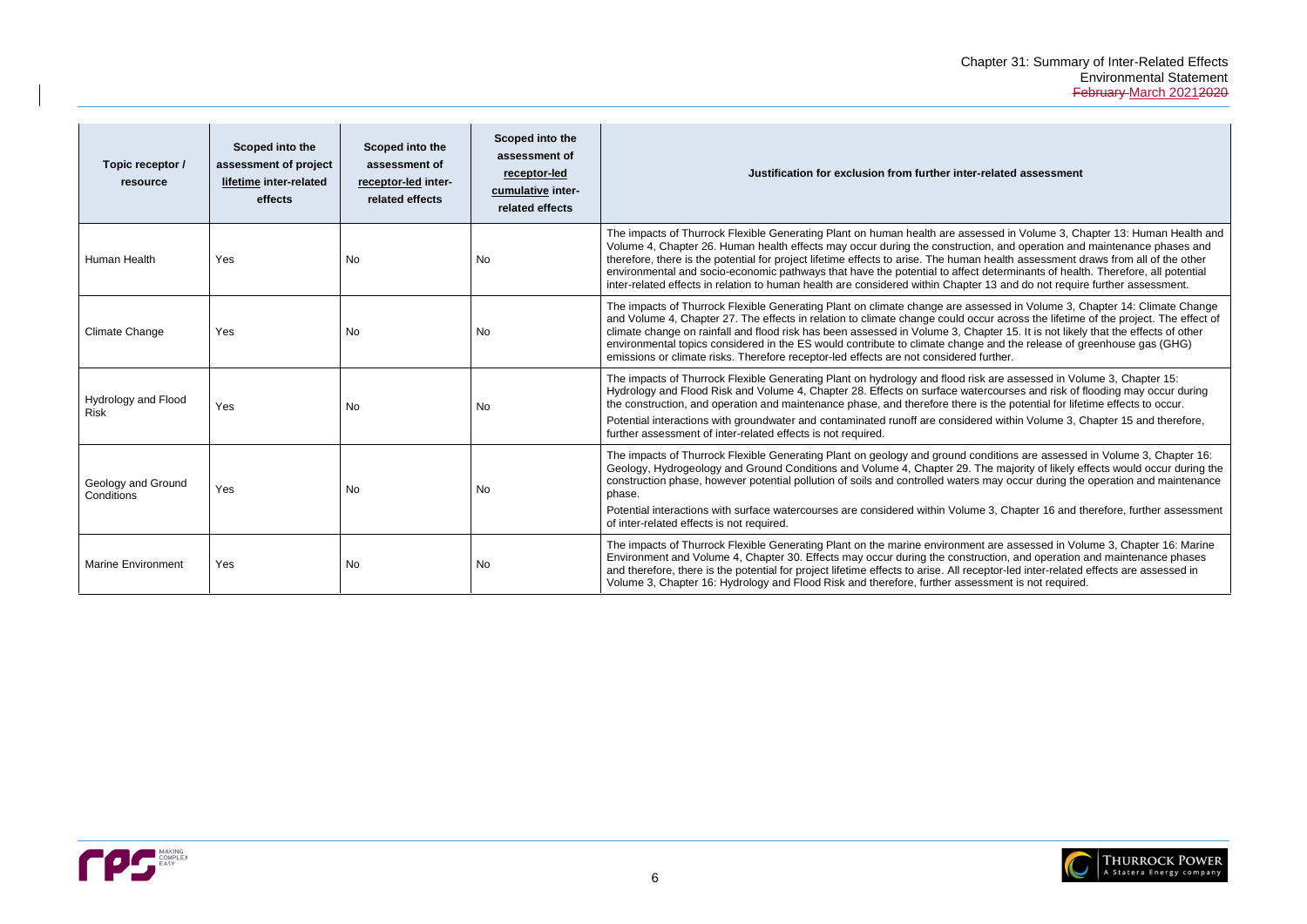

# <span id="page-9-0"></span>**3.3 Identification of receptors/resources**

3.3.1 The potential for inter-related effects (other than those already inherently forming part of the topic-specific assessments where specified in [Table 3.1\)](#page-7-0) is limited to the ZoIs presented in [Table 3.2.](#page-9-2) Unless otherwise clarified, the ZoI for the applicable cumulative assessments are the same as those listed in [Table 3.2.](#page-9-2)

<span id="page-9-2"></span>

| <b>Topic</b>                                 | <b>Construction / decommissioning Zol</b>                                                                                                                                                                                                      | <b>Operational Zol</b>                                                                                                                                                             |  |  |  |  |  |  |
|----------------------------------------------|------------------------------------------------------------------------------------------------------------------------------------------------------------------------------------------------------------------------------------------------|------------------------------------------------------------------------------------------------------------------------------------------------------------------------------------|--|--|--|--|--|--|
| Landscape and Visual<br><b>Resources</b>     | Zone of Theoretical Visibility (ZTV): 10 km buffer from proposed development site<br>(based on a 40 m stack height)                                                                                                                            |                                                                                                                                                                                    |  |  |  |  |  |  |
|                                              | Land use: land that would be occupied by, or immediately adjacent to the proposed<br>development                                                                                                                                               |                                                                                                                                                                                    |  |  |  |  |  |  |
| Land Use, Agriculture<br>and Socio-Economics | Agriculture: farm holdings as a whole which may be affected by the development,<br>based on known ownership boundaries                                                                                                                         |                                                                                                                                                                                    |  |  |  |  |  |  |
|                                              | Socio-economics: local authority area of Thurrock.                                                                                                                                                                                             |                                                                                                                                                                                    |  |  |  |  |  |  |
| <b>Traffic and Transport</b>                 | Sections of the public highway affected by<br>the proposed development and the<br>Station Road railway level crossing                                                                                                                          | Scoped out of the assessment                                                                                                                                                       |  |  |  |  |  |  |
| Noise and Vibration                          | Proposed development site boundary plus a 1 km buffer                                                                                                                                                                                          |                                                                                                                                                                                    |  |  |  |  |  |  |
|                                              |                                                                                                                                                                                                                                                | Selected sensitive receptors properties<br>where pollutant concentrations and/or<br>changes in pollutant concentrations are<br>predicted to be greatest.                           |  |  |  |  |  |  |
| <b>Air Quality</b>                           | Proposed development site boundary plus<br>350 m buffer and up to 50 m from roads<br>within 500 m of the site boundary                                                                                                                         | The operational assessment's study<br>area is approximately 10 km for<br>human-health receptors for point<br>source emissions and up to 200 m from<br>roads for traffic emissions. |  |  |  |  |  |  |
|                                              |                                                                                                                                                                                                                                                | The study area for ecological receptors<br>is up to 15 km from the stacks.                                                                                                         |  |  |  |  |  |  |
|                                              | Local authority area of Thurrock and district level.                                                                                                                                                                                           |                                                                                                                                                                                    |  |  |  |  |  |  |
| Human Health                                 | The study area will remain consistent with the technical disciplines which inform the<br>Human Health chapter, namely: Air Quality; Noise and Vibration; Traffic and<br>Transport; and Land Use, Agriculture and Socio-Economics.              |                                                                                                                                                                                    |  |  |  |  |  |  |
| Hydrology and Flood<br><b>Risk</b>           | Up to 250 m for hydrological receptors and 1 km for any existing assets,<br>infrastructure or receptors that have the potential to be affected by the long-term<br>presence of infrastructure constructed above ground in terms of flood risk. |                                                                                                                                                                                    |  |  |  |  |  |  |
| Climate Change                               | No specific geographical study area is defined                                                                                                                                                                                                 |                                                                                                                                                                                    |  |  |  |  |  |  |

| <b>Topic</b>       | <b>Construction / decommissioning Zol</b>                                                                                                                                             | <b>Operational Zol</b> |  |  |  |  |  |
|--------------------|---------------------------------------------------------------------------------------------------------------------------------------------------------------------------------------|------------------------|--|--|--|--|--|
| Marine Environment | The study area for the assessment of estuarine processes located within the<br>Thames Estuary is referred to as Gravesend Reach, which extends between Grays<br>and Mucking Flats.    |                        |  |  |  |  |  |
|                    | For marine ecological receptors and water quality, the immediate project footprint<br>associated with the causeway and incorporating the Thames Middle WFD<br>transitional waterbody. |                        |  |  |  |  |  |

- 3.3.2 [Table 3.2](#page-9-2) identifies overlaps between the defined ZoI of environmental topics. Interrelated effects have been considered where the study areas of the respective assessments are shared.
- 3.3.3 For example, the proposed development site includes areas of agricultural land which are also located within the ZoI for dust and noise effects and thus could experience inter-related or combined effects. Conversely, areas of the ZTV which extend up to 10 km from the site boundary are unlikely to experience air quality and noise effects in construction as the construction-phase ZoI for these topics only extends 350 m and 1 km from the site boundary respectively, and no inter-related effects are likely in that example.

# <span id="page-9-1"></span>**3.4 Project lifetime effects**

3.4.1 Taking into account the scoping of those topics for project lifetime effects assessment carried out in [Table 3.1,](#page-7-0) the lifetime inter-related effects that are predicted to arise during construction / decommissioning and operation of the proposed development are listed in [Table 3.3.](#page-10-0)

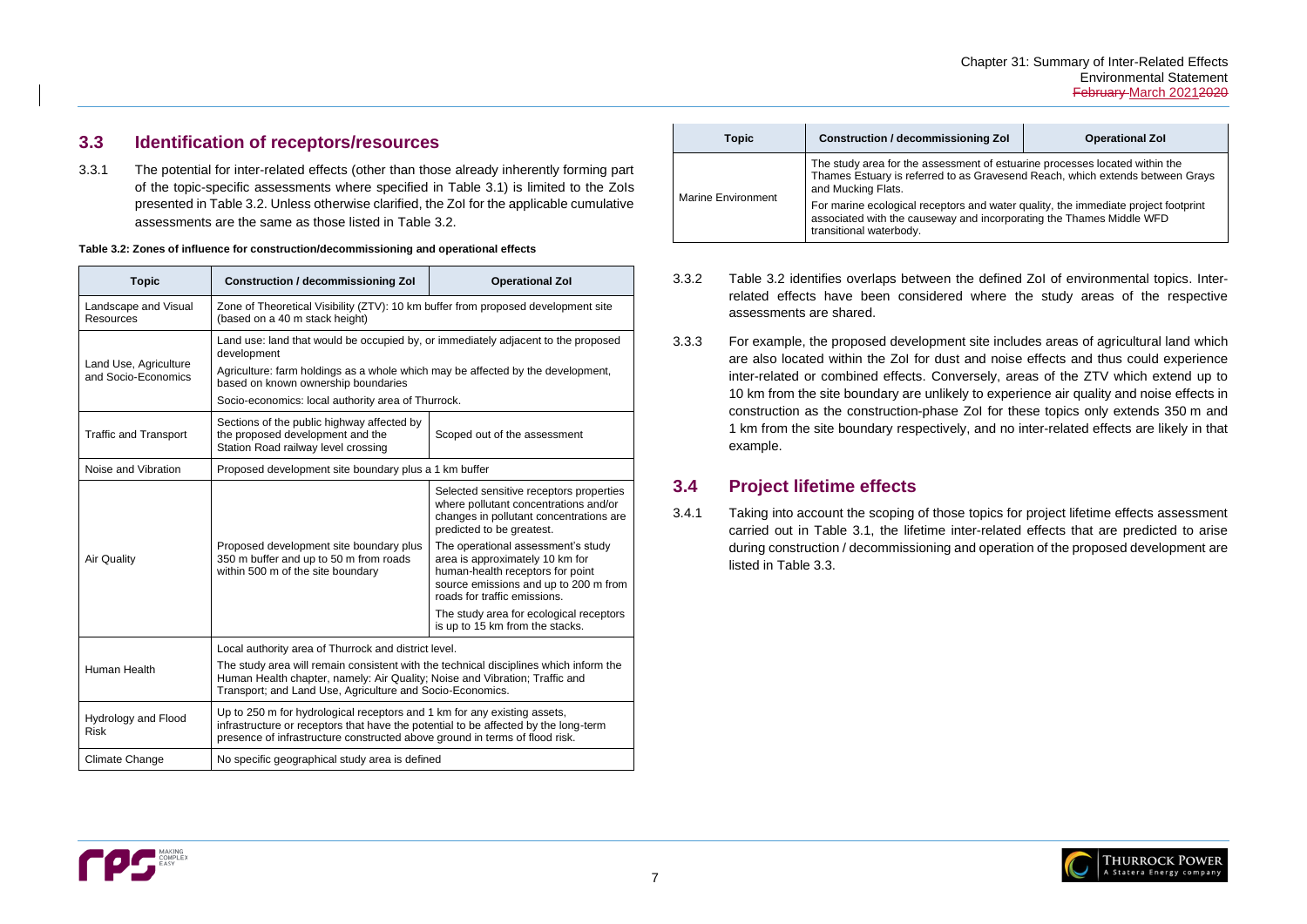#### <span id="page-10-0"></span>**Table 3.3: Summary of the potential project lifetime inter-related effects**

#### **Project lifetime inter-related effects**

lume 3, Chapter 6: Landscape and Visual fferent receptors and the effects vary widely proposed development and the sensitivity of e project, the visual receptors with views to the he landscape transform from open fields (with eneration Plant. The greatest effect is likely to then both the partially completed Flexible onstruction activity within the application iching and construction haul roads would be uction activity are temporary, and the effects ne as the landscape mitigation planting the lifetime of the project is not likely to exceed of the project.

Thurrock Flexible Generation plant will result in of agricultural land and the subsequent effects nd temporarily used for the gas pipeline down area would be restored at the end of the the effects are unlikely to extend beyond the ects of the permanent loss of agricultural land In and operation/maintenance phases of the sed as moderate adverse but is not considered Ive the loss of the best and most versatile ect over the lifetime of the proposed ater than the moderate adverse effect assessed I/maintenance phases.

ities and during the operation and maintenance tion Plant. Air emissions during operation would Permit and the environmental effect on no more than minor adverse. Runoff, noise and ter during the construction/decommissioning egligible adverse significance during operation ffect over the lifetime of the project is not likely each stage of the project.

inity of Thurrock Flexible Generating Plant are the lifetime of the project. The source, nature ach project stage. The effect of greatest the operation and maintenance phase where icted, however this is not considered to be not exceed the SOAEL (significant observed astruction traffic and activities are predicted to lifetime effects of greater significance than



| <b>Topic area</b>                            | <b>Type of Impact</b>                                                                   | Significance of individual effect with<br>mitigation during<br>construction/decommissioning       | <b>Significance of individual effect</b><br>with mitigation during operation<br>and maintenance        | Project lifetime inter-related effects                                                                                                                                                                                                                                                                                                                                                                                                                                                                                                                                                                                                       |  |  |  |  |
|----------------------------------------------|-----------------------------------------------------------------------------------------|---------------------------------------------------------------------------------------------------|--------------------------------------------------------------------------------------------------------|----------------------------------------------------------------------------------------------------------------------------------------------------------------------------------------------------------------------------------------------------------------------------------------------------------------------------------------------------------------------------------------------------------------------------------------------------------------------------------------------------------------------------------------------------------------------------------------------------------------------------------------------|--|--|--|--|
|                                              | Visual effects on residential receptors                                                 | Minor to moderate adverse                                                                         | Minor to moderate adverse                                                                              | The visual effects considered in Volume 3, Chapter 6: Landscape                                                                                                                                                                                                                                                                                                                                                                                                                                                                                                                                                                              |  |  |  |  |
|                                              | Visual effects on access land, public<br>open space and PRoWs                           | Minor to moderate adverse<br>(major adverse for at certain locations for<br>users of access land) | Negligible to moderate adverse<br>(major adverse for at certain<br>locations for users of access land) | Resources relate to a number of different receptors and the effect<br>depending on the distance from the proposed development and th<br>the receptor. Over the lifetime of the project, the visual receptors v<br>main development site would see the landscape transform from o                                                                                                                                                                                                                                                                                                                                                             |  |  |  |  |
| <b>Visual Resources</b>                      | Visual effects on tourist attractions and<br>recreation                                 | Minor to moderate adverse                                                                         | Minor to moderate adverse                                                                              | electricity pylons) to the Flexible Generation Plant. The greatest e<br>be during the construction phase when both the partially complete<br>Generation Plant itself and other construction activity within the ap                                                                                                                                                                                                                                                                                                                                                                                                                           |  |  |  |  |
|                                              | <b>Community Facilities</b>                                                             | Moderate adverse                                                                                  | Moderate adverse                                                                                       | boundary such as gas pipeline trenching and construction haul roa<br>visible. Visual effects during construction activity are temporary, a                                                                                                                                                                                                                                                                                                                                                                                                                                                                                                   |  |  |  |  |
|                                              | <b>Dynamic Receptors</b>                                                                | Moderate adverse                                                                                  | Minor to moderate adverse                                                                              | during operation will reduce over time as the landscape mitigation<br>matures. The combined effect over the lifetime of the project is no<br>the effects assessed for each stage of the project.                                                                                                                                                                                                                                                                                                                                                                                                                                             |  |  |  |  |
|                                              | Impact on agricultural land quality<br>including permanent loss of agricultural<br>land | Moderate adverse                                                                                  | Moderate adverse                                                                                       | The construction and operation of Thurrock Flexible Generation p<br>the temporary and permanent loss of agricultural land and the sub<br>on farm businesses. Agricultural land temporarily used for the gas                                                                                                                                                                                                                                                                                                                                                                                                                                  |  |  |  |  |
| Land use, Agriculture<br>and Socio-economics | Impact on farm holdings                                                                 | Negligible                                                                                        | Negligible                                                                                             | installation and the construction laydown area would be restored a<br>construction process and therefore, the effects are unlikely to exte<br>initial phase of the project. The effects of the permanent loss of ag<br>would occur in both the construction and operation/maintenance p<br>project. The effect has been assessed as moderate adverse but is<br>to be significant as it does not involve the loss of the best and mo<br>agricultural land. The combined effect over the lifetime of the prop<br>development is not likely to be greater than the moderate adverse<br>for the construction and operational/maintenance phases. |  |  |  |  |
|                                              | Airborne pollutant effects on and<br>designated sites and habitat sites                 | Negligible adverse                                                                                | Negligible to minor adverse                                                                            | Effects resulting from airborne pollutants may occur as a result of<br>construction/decommissioning activities and during the operation                                                                                                                                                                                                                                                                                                                                                                                                                                                                                                      |  |  |  |  |
| Onshore Ecology                              | Runoff pollutant effects on designated<br>sites and habitats                            | Negligible to minor adverse                                                                       | No change                                                                                              | phase of Thurrock Flexible Generation Plant. Air emissions during<br>be regulated by an Environmental Permit and the environmental e<br>designated sites is predicted to be no more than minor adverse. R                                                                                                                                                                                                                                                                                                                                                                                                                                    |  |  |  |  |
|                                              | Noise, lighting and visual disturbance<br>effects on breeding and wintering birds       | Minor adverse                                                                                     | No change to negligible adverse                                                                        | lighting effects are likely to be greater during the construction/dec<br>phase and are unlikely to exceed negligible adverse significance of<br>and maintenance. The combined effect over the lifetime of the pro                                                                                                                                                                                                                                                                                                                                                                                                                            |  |  |  |  |
|                                              | Lighting effects on foraging bats                                                       | Negligible adverse                                                                                | Negligible adverse                                                                                     | to exceed the effects assessed for each stage of the project.                                                                                                                                                                                                                                                                                                                                                                                                                                                                                                                                                                                |  |  |  |  |
| Noise and Vibration                          | Noise from construction activity                                                        | Negligible to minor adverse                                                                       | N/A                                                                                                    | Noise sensitive receptors in the vicinity of Thurrock Flexible Gene<br>likely to be affected by noise during the lifetime of the project. The<br>and sound levels are different for each project stage. The effect of<br>significance is likely to occur during the operation and maintenand                                                                                                                                                                                                                                                                                                                                                 |  |  |  |  |
|                                              | Operation of the proposed development                                                   | N/A                                                                                               | Minor to moderate adverse                                                                              | moderate adverse effects are predicted, however this is not consi-<br>significant as the noise level would not exceed the SOAEL (signifi<br>adverse effect level). Effects of construction traffic and activities a<br>be of lower significance. No project lifetime effects of greater signi<br>those already assessed are predicted.                                                                                                                                                                                                                                                                                                       |  |  |  |  |

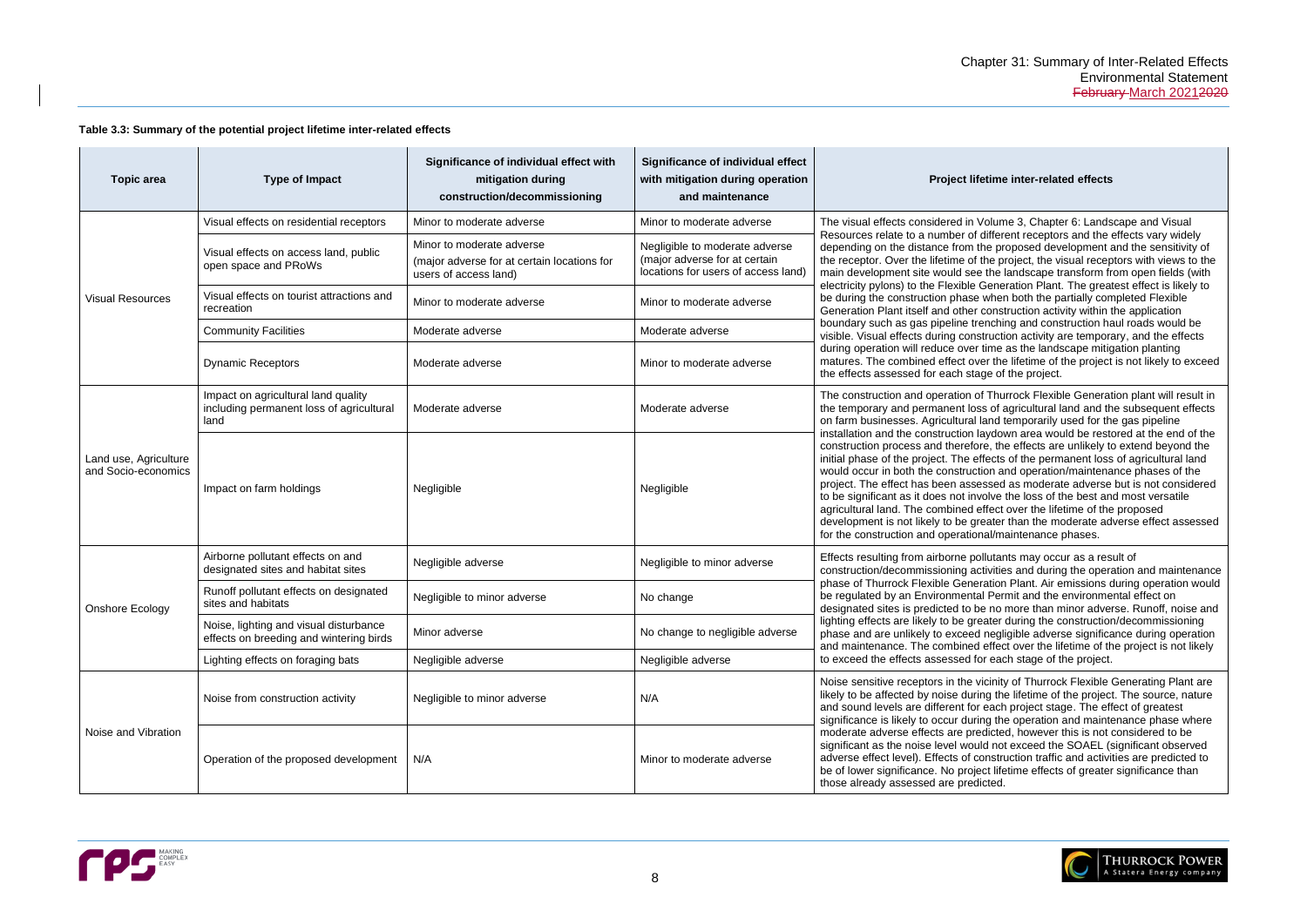#### **Project lifetime inter-related effects**

uality differ across the lifetime of the project. ing the main effects would be related to dust be due to  $NO<sub>2</sub>$  emissions from the gas engines. in Volume 3, Chapter 12: Air Quality as ectively and not significant. Due to the differing. effect they would have, no project lifetime those already assessed are predicted.

noise, transport and socio-economics over the ent could result in inter-related effects. The are likely to differ between the construction and s. Traffic and socio-economic effects are likely truction phase and air quality emissions from occur principally during the operational phase; additional project lifetime effects. Noise effects. of the project however the noise health effects nen considered across the lifetime of the project pperational phases in isolation.

eenhouse gases would be released during the operation and maintenance phases, however ns would not lead to project lifetime effects of nose assessed in Volume 3, Chapter 14:

Pollution prevention measures during rainage scheme (incorporating pollution during the operational phase. Pollution incidents ese measures are considered sufficient to would occur.

the lifetime of the project, however as the project lifetime effects are not likely to be phase.

nmental practices during construction and the ge strategy during operation would ensure no

to the construction and presence of the effects during the lifetime of the project. During ss of habitat and disruption to surrounding However, during operation the effects are more abitat from possible natural succession of sediment accumulation in the causeway lee. ts would not be greater compared to the s in isolation.

sediment transport would occur when the  $\gamma$  in place) and then persist while it remains in



| <b>Topic area</b>                              | <b>Type of Impact</b>                                                            | Significance of individual effect with<br>mitigation during<br>construction/decommissioning | Significance of individual effect<br>with mitigation during operation<br>and maintenance                                                                                           | <b>Project lifetime</b>                                                                                                                                                                                                                                                                                                                                                                                                            |
|------------------------------------------------|----------------------------------------------------------------------------------|---------------------------------------------------------------------------------------------|------------------------------------------------------------------------------------------------------------------------------------------------------------------------------------|------------------------------------------------------------------------------------------------------------------------------------------------------------------------------------------------------------------------------------------------------------------------------------------------------------------------------------------------------------------------------------------------------------------------------------|
| Air quality                                    | Increase in suspended particulate<br>matter concentrations                       | Negligible                                                                                  | N/A                                                                                                                                                                                | The types of effects related to air quali<br>During construction/decommissioning<br>while during operation they would be c<br>These effects have been assessed in '<br>negligible and minor adverse respectiv<br>nature of the impacts and the small eff<br>effects of greater significance than tho                                                                                                                               |
|                                                | Increase in NO <sub>2</sub> concentrations                                       | N/A                                                                                         | Minor adverse                                                                                                                                                                      |                                                                                                                                                                                                                                                                                                                                                                                                                                    |
| Human health                                   | Changes to air quality                                                           | Minor adverse                                                                               | Minor adverse                                                                                                                                                                      | The combined effects of air quality, no<br>lifetime of the proposed development o<br>health effects from these sources are I<br>operation and maintenance phases. Tr<br>to occur principally during the construc<br>the proposed development would occu<br>therefore, resulting in no significant ad<br>could occur throughout the lifetime of t<br>are not considered to be greater when<br>compared to the construction and oper |
|                                                | Changes to noise exposure                                                        | Minor adverse                                                                               | Minor adverse                                                                                                                                                                      |                                                                                                                                                                                                                                                                                                                                                                                                                                    |
| Climate change                                 | Direct and indirect emission of<br>greenhouse gases (GHGs)                       | Negligible                                                                                  | <b>Beneficial</b>                                                                                                                                                                  | Direct and indirect emissions of greenl<br>construction/decommissioning and ope<br>the combined effect of the emissions v<br>greater significance compared to those<br>Climate Change.                                                                                                                                                                                                                                             |
| <b>Hydrology and flood</b><br>risk             | Pollution impacts on surface water<br>bodies                                     | <b>Minor adverse</b>                                                                        | <b>Minor adverse</b>                                                                                                                                                               | Pollution incidents would be mitigated<br>construction and a surface water drain<br>measures) would be implemented duri<br>are therefore not likely to occur. These<br>ensure no lifetime pollution effects wou                                                                                                                                                                                                                    |
|                                                | Flood risk associated with a change to<br>the runoff rates                       | Negligible to minor adverse                                                                 | Minor adverse                                                                                                                                                                      | Flood risks effects could occur over the<br>effect would occur concurrently, the pr<br>greater that that assessed for each ph                                                                                                                                                                                                                                                                                                      |
| <b>Geology and Ground</b><br><b>Conditions</b> | Pollution of soils and controlled waters                                         | <b>Negligible to minor adverse</b>                                                          | Negligible to minor adverse                                                                                                                                                        | The implementation of good environment<br>implementation of a suitable drainage<br>significant lifetime effects would occur.                                                                                                                                                                                                                                                                                                       |
| <b>Marine Environment</b>                      | Long term/permanent habitat loss due to<br>construction and presence of causeway | Minor adverse                                                                               | Minor to moderate (significant in<br>the localised context) for loss<br>under causeway footprint<br>Negligible to minor (not<br>significant) for change of mudflat<br>to saltmarsh | The loss and change in habitat due to<br>causeway would result in different effe<br>construction the effects would be loss<br>habitat from construction activities. Ho<br>related to the potential change in habit<br>mudflat to saltmarsh where there is se<br>Therefore, the project lifetime effects v<br>construction and operational phases in                                                                                |
|                                                | Changes in flow conditions through<br>construction and presence of causeway      | <b>Negligible</b>                                                                           | <b>Negligible</b>                                                                                                                                                                  | The changes in flow conditions and se<br>causeway is constructed (physically in                                                                                                                                                                                                                                                                                                                                                    |

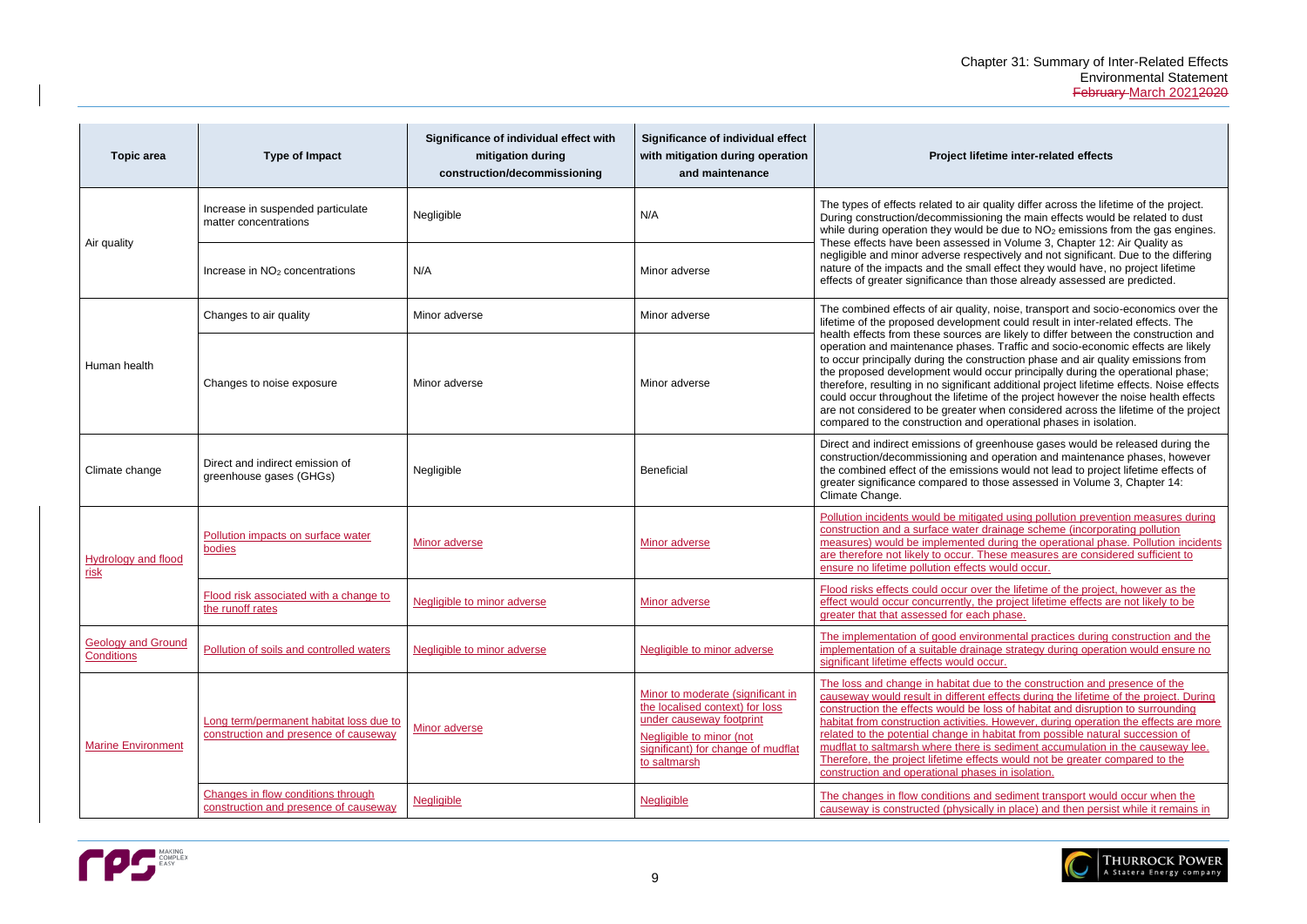#### **Project inter-related effects**

e). The effect would therefore be long term and Marine Environment chapter.



| Topic area | <b>Type of Impact</b>                                                                              | Significance of individual effect with<br>mitigation during<br>construction/decommissioning | Significance of individual effect<br>with mitigation during operation<br>and maintenance | <b>Project lifeti</b>                                                     |
|------------|----------------------------------------------------------------------------------------------------|---------------------------------------------------------------------------------------------|------------------------------------------------------------------------------------------|---------------------------------------------------------------------------|
|            | <b>Changes in sediment transport</b><br>processes through construction and<br>presence of causeway | Negligible and locally minor adverse                                                        | <b>Negligible</b>                                                                        | place (during the operational phase<br>has been assessed as such in the I |

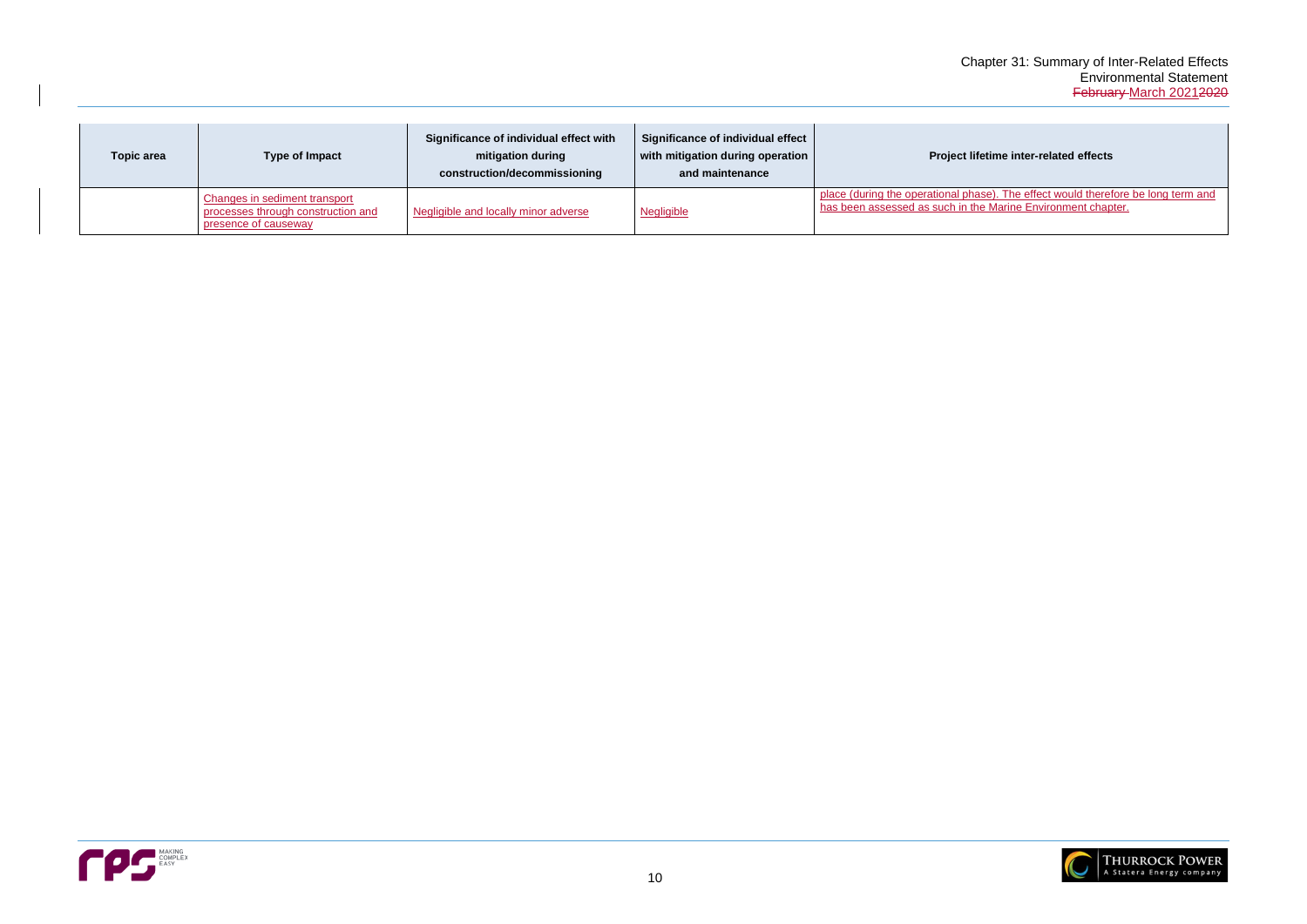#### **Potential Impacts**

est soiling surfaces, particularly window sills, cars

affic; *i* ronment and vibration; and

etwork and other linear routes; vironment:



# <span id="page-13-0"></span>**3.5 Receptor-led inter-related effects**

- 3.5.1 The scoping exercise in Section [3.2](#page-6-2) of this report identifies those topic receptors where there is potential for interaction of multiple effects on a receptor to arise. [Table 3.1](#page-7-0) considers the potential for inter-relationships to occur for each receptor group and considers whether any potential effects have already been assessed within the individual topic chapters of the ES. For example, noise effects from construction traffic are considered in Volume 3, Chapter 11: Noise and Vibration.
- 3.5.2 The topics that could result in additional inter-related effects (that have not been already assessed) are:
	- visual resource;
	- recreation (construction only);
	- traffic and transport (construction only):
	- noise and vibration; and
	- air quality.
- 3.5.3 The effects identified for these topics have the potential, when occurring at the same time, to affect the same receptors, which could result in a greater effect than if they occurred on their own. The receptor groups that are likely to experience multiple effects are limited to the receptors located in the ZoI identified in [Table 3.2.](#page-9-2) Based on the assessments included in Volume 3, Chapters 6 to 17 and Volume 4, Chapters 19 to 30, the following receptor groups have been identified which could experience effects from multiple environmental topic areas:
	- People (long term residents, users of schools and community facilities, places of work).
	- People (short term or intermittent traveller, pedestrians/cyclists, users of PRoW and common land).
- 3.5.4 Due to the distance to European designated ecological sites and the mitigation provided for impacts on habitats and protected species directly affected by the proposed development's land-take (with net biodiversity gain predicted to be achieved), no significant inter-related effects on ecology receptors are predicted.
- 3.5.5 For each receptor group [Table 3.4](#page-13-1) lists the potential effects on these receptors.
- 3.5.6 There are a number of residential areas and properties within the ZoI of Thurrock Flexible Generating Plant. The eastern edge of Tilbury is approximately 720 m west of the main development site, the village of West Tilbury is approximately 1.05 km to the north and East Tilbury village is approximately 2.09 km to the east. In addition, there are a number of individual or small groups of houses within around 800 m of the main development site boundary, the nearest being:
	- Walnut Tree Farm, Havers Lodge and Low Street (580 m north east);
	- Condovers Cottages (730 m north east);
	- Polwicks (740 m north east);
	- St James Church (790 m north);
	- Byron Gardens (640 m west);
	- Brennan Road (700 m west); and
	- Sandhurst Road (730 m west).

#### <span id="page-13-1"></span>**Table 3.4: Receptor groups and potential impacts**

| <b>Receptor Group</b>                                                                                               | Po                                                                                                                                                               |
|---------------------------------------------------------------------------------------------------------------------|------------------------------------------------------------------------------------------------------------------------------------------------------------------|
| Long term receptors: people<br>living at dwellings and users of<br>schools, community facilities<br>and work places | Potential impacts from dust s<br>and laundry;<br>Changes to air quality;<br>Change to the level of traffic;<br>Changes to the noise enviror<br>Changes to views. |
| Short term or intermittent<br>receptors: people using PRoWs<br>and common land and local road<br>network            | Changes to the PRoW netwo<br>Change to the level of traffic;<br>Changes to the noise enviror<br>Changes in air quality; and<br>Changes to views.                 |

### **Long term receptors**

#### *Construction/Decommissioning*

3.5.7 Noise: the noise assessment has considered receptors within 1 km from the site boundary. The assessment identified that the highest predicted noise increase during construction is likely to occur at Walnut Tree Farm as a result of general activities and HDD drilling within Zone C, which would result in an impact of negligible magnitude. Noise levels at all other receptors (including residential properties, Gateway Academy school and St James' Church) are predicted to represent a negligible magnitude of impact and a negligible or minor adverse effect. Works would be undertaken in

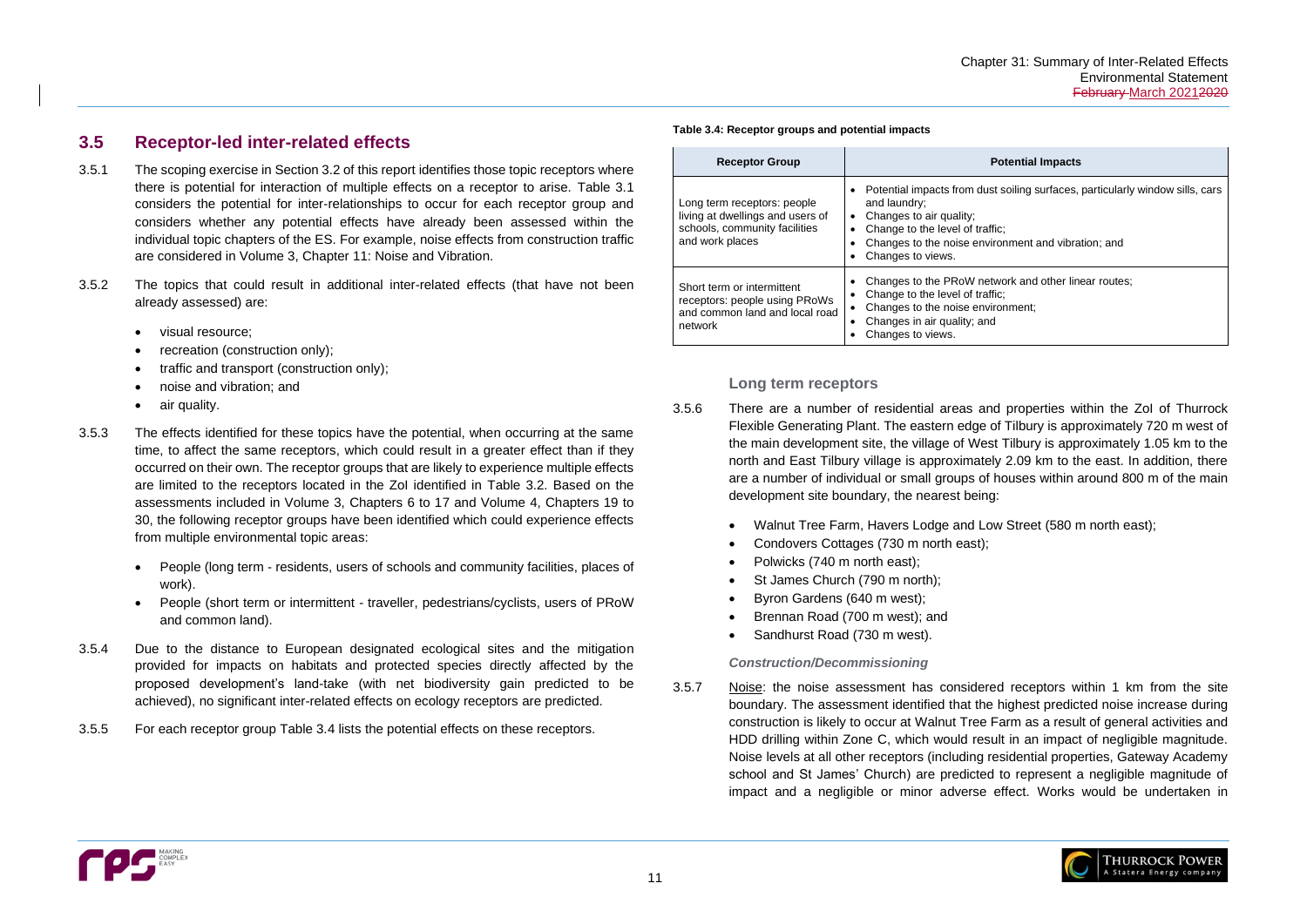

accordance with the Code of Construction Practice (CoCP, application document A8.6)) which requires best practicable means to be used to control construction noise.

- 3.5.8 In terms of noise from construction traffic, a noise change of up to 2 dB (representing a minor adverse magnitude of impact), would be experienced by noise sensitive receptors along local, low trafficked roads: Fort Road, Turnpike Lane, Gun Hill Road, Cooper Shaw Road, Church Road and Station Road, subject to routing. These impacts would result in effects of minor adverse significance.
- 3.5.9 Dust: the study area for the dust assessment is 350 m from the construction activities and 50 m from roads. No significant dust effects (negligible) were identified within this area with management in accordance with the CoCP (application document A8.6).
- 3.5.10 Visual: the largest visual impacts likely to be experienced are from receptors located on:
	- the Chadwell St. Mary West Tilbury East Tilbury ridgeline (in particular, residents on the east side of Lea Road, Chadwell with south east facing elevations; and those on the south side of Rectory Road on Gun Hill with south east facing elevations);
	- Biggin Lane and the farm track to Gun Hill Lane (in particular, those residents with south/south east facing elevations e.g. 1 to 9 Biggin Lane);
	- the eastern edge of Tilbury (in particular, residents on the north end of Ford Rd with rear elevation aspects facing south eastwards; and
	- properties that line the waterfront at Gravesend (in particular, the residents on the upper floors with north facing views).
- 3.5.11 These receptors may experience effects up to moderate adverse, however these are not considered significant. Community facilities are anticipated to experience moderate adverse effects, which is not considered to be significant.
- 3.5.12 Traffic and transport: predicted traffic flows along the majority of links to be used by construction traffic were below the threshold which required an assessment of the likely environmental effects. The predicted traffic flows would lead to a negligible magnitude of impact and a negligible adverse effect. The exception was the Coopers Shaw Road/Church Road/Station Road link between Gun Hill Road and East Tilbury junction. Predicted traffic flows were above the threshold for assessment and whilst the link would only be used in circumstances where the Fort Road access was not available, the environmental effects were assessed for robustness. The assessment concluded that the effects on this link were negligible.
- 3.5.13 Taking into account the above, there is the potential for adverse inter-related effects to occur during the construction phase with some residential receptors temporarily



experiencing visual, noise and dust effects. However, these effects would be managed through measures set out in the CoCP (application document A8.6). Any inter-related effects are unlikely to exceed the level of significance reported for the individual effect.

### *Operation*

- 3.5.14 Visual: the visual effects on residential receptors during operation are likely to be similar to the construction phase, with the same residential and community receptors experiencing the greatest effect of up to moderate adverse (not considered significant).
- 3.5.15 Noise: the impact of the proposed development at long term receptors has been assessed as up to moderate adverse for medium sensitivity receptors in the vicinity of Buckland and Havers Lodge. With consideration of context, these effects were not predicted to be significant and the noise level is below the significant observed adverse effect level (SOAEL). It is predicted that all other receptors would experience a minor adverse effect. During the daytime and evening periods when Thurrock Flexible Generation Plant is most likely to operate, the maximum noise change predicted is below the threshold of perception. In terms of the absolute noise level assessment, sound from Thurrock Flexible Generation Plant will not contribute to or give rise to adverse impacts on noise sensitive receptors during the daytime or evening. Noise levels would be managed through the environmental permit for the Thurrock Flexible Generation Plant.
- 3.5.16 Air quality: emissions from the Flexible Generation Plant have been assessed for both long term and short term periods. The minor adverse effects predicted in the long term are not considered to be significant. Air emissions would be managed through the environmental permit for the Thurrock Flexible Generation Plant.
- 3.5.17 Taking into account the above, there is the potential for inter-related effects to occur as a result of visual, noise and air quality effects. Up to moderate adverse, nonsignificant effects have been predicted at the closest receptors for visual and noise impacts. Minor adverse effects are predicted for air quality. Thurrock Flexible Generation Plant will be regulated by an environmental permit that will require the management and/or monitoring of noise and air emissions. Landscape mitigation planting will mature over time and may reduce visual impacts. Overall, the inter-related effects are unlikely to exceed moderate adverse and are not considered significant.

**Short term or intermittent receptors**

*Construction/Decommissioning*

3.5.18 Recreation: The provision of replacement common land/access land in Zone E would mitigate for the permanent loss of common land in Zone A and the short-term disruption to the use of land in Zone D and Zone F1/F2 during construction. In addition, a new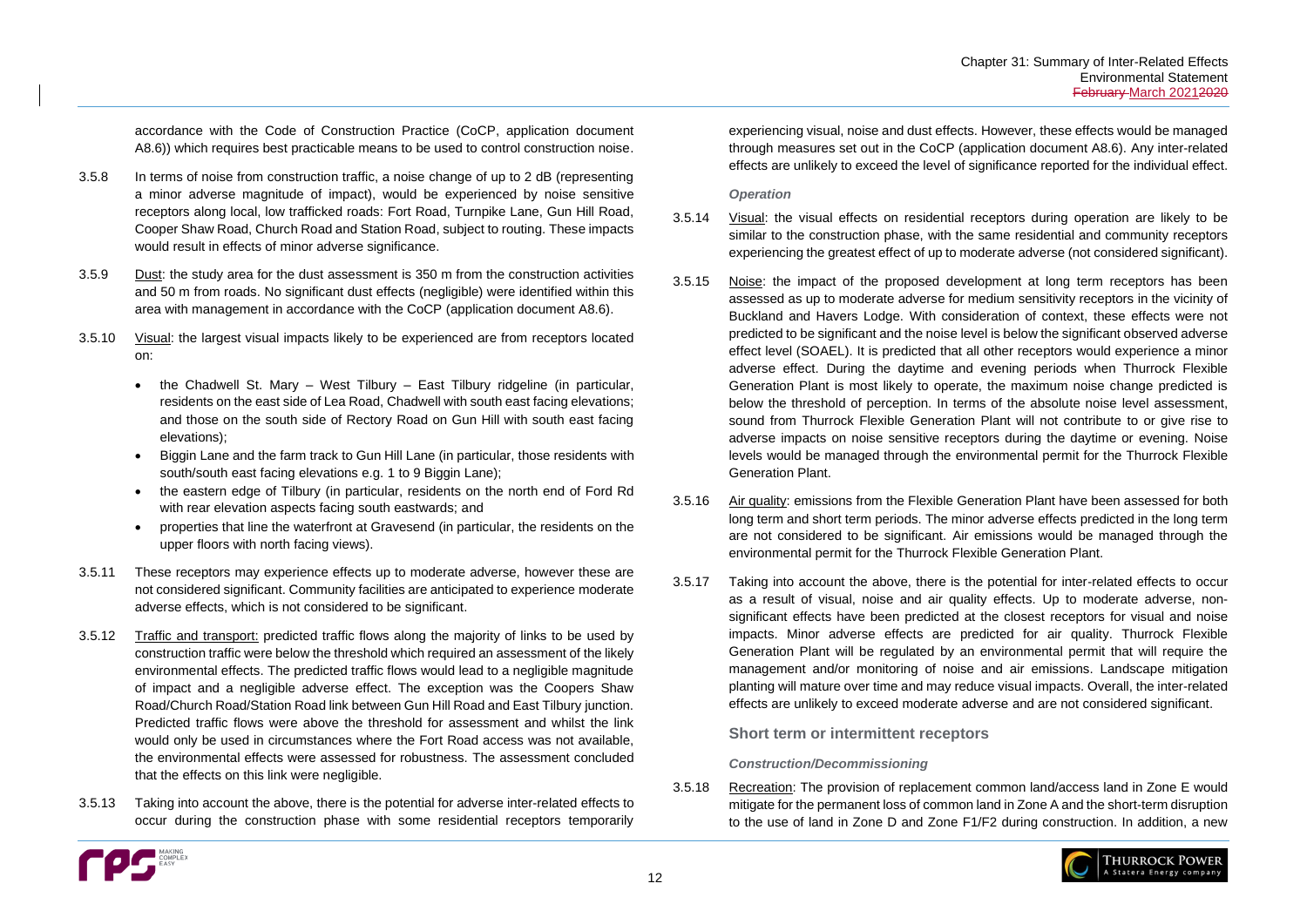

permissive footpath created between Zone E and Fort Road would improve access to the replacement common land and Parsonage Common. The replacement common land would be available for use prior to construction commencing. Taking into account these measures, the significance of effect on common land is predicted to be minor beneficial.

- 3.5.19 The route of the Thames Estuary Path (FP146) and National Cycle Route (NCR) 13 would remain along its current alignment throughout the construction of the causeway and access road for construction traffic. Traffic management measures would be put in place to manage the interface between users and construction traffic. A temporary diversion of a short section of footpath FP200 while the gas pipeline crossing is constructed may be required and the effect would be minor adverse.
- 3.5.20 Visual: The users of the replacement common land in Zone E are predicted to experience minor visual impacts during construction of moderate adverse significance. Access land either side of Gun Hill Lane, Cooper Shaw Road and Fort Road would remain open during construction. Moderate adverse effects are predicted in locations where views are already compromised by pylons and cables (e.g. Parsonage Common). Major adverse effects are predicted which are significant, where existing views contain less pylon and overhead cable infrastructure.
- 3.5.21 Users of the Thames Path/Two Forts Way/FP146 are predicted to experience minor changes in views from the section of path beyond the land raising operations, where there are slightly elevated views across the open farmland to the proposed development in Zone A. The effect is considered to be moderate adverse.
- 3.5.22 Views gained from footpaths on the Chadwell to East Tilbury ridge vary considerably. Of those footpaths that are still open and passable, the magnitude of impacts ranges from no change to minor. Those most affected are from elevated locations with views of the construction site (e.g. short sections along footpaths 72 and 200). Moderate adverse effects are predicted. Visitors to tourist attractions and dynamic receptors are predicted to experience minor to moderate adverse visual effects
- 3.5.23 Noise: it is considered that noise impacts from construction activity associated with the Thurrock Flexible Generation Plant on users of PRoWs would be negligible resulting in a minor adverse effect. While users of the PRoWs may experience elevated noise levels for short periods, it is unlikely to be significant.
- 3.5.24 Traffic and transport: the number of HGVs using the local road network would increase during the construction phase but the effect on pedestrian delay and amenity have been assessed as negligible and is not likely to contribute to inter-related effects.

3.5.25 Taking into account the above, there is potential for inter-related effects on short term receptors to occur as a result of recreational, visual, noise and traffic effects. Recreational effects are predicted to be minor adverse or no change. The exception is for users of common land who may experience minor beneficial effects as a result of greater access but a moderate adverse effect on some views. Therefore, recreational users would not experience a loss of recreational resource, but the amenity value may be affected. Inter-related effects are considered unlikely to be of greater significance than the effects considered by the ES chapters in isolation.

### *Operation*

- 3.5.26 Visual: as for the construction phase, most users of PRoWs, common land and tourist areas would experience negligible to minor changes in views, with the greatest changes predicted at locations closest to Thurrock Flexible Generation Plant, at elevated locations, or where there is minimal screening from buildings or vegetation. A major adverse effect is predicted for views from the areas of existing access land along the edge of Fort Road, where the proposed development would result in a moderate change in the view. Moderate adverse visual effects are predicted at all other locations, which are not considered significant.
- 3.5.27 Noise: noise impacts from the operation of the proposed development on users of PRoW would be negligible. While users of these PRoWs might experience elevated noise levels for short periods when walking within these areas, this is not considered a significant effect.
- 3.5.28 Air quality: No significant effects have been identified in relation to air quality during the operational phase. Emissions from the proposed development are therefore not likely to contribute to inter-related effects for short term or intermittent receptors.
- 3.5.29 Taking into account the above, inter-related effects on short term or intermittent receptors using the area around the proposed development could arise from combined noise and visual effects. Volume 3, Chapter 11 considers that although users of the PRoW and access land may experience some adverse noise effects they are not likely to be significant. Combined with the change in views which could be considered significant at some receptors, in the context of the local area and the intermittent nature of receptors experiencing the effects, the change in amenity of short term receptors is not likely to be greater than the effects already assessed in the ES chapters.

## **Receptor-led Cumulative Inter-related Effects**

3.5.30 Cumulative effects for each topic chapter have been identified in Volume 4 of the ES. These chapters have been reviewed against the receptor-led inter-related effects in this chapter to identify the potential for any cumulative inter-related effects to arise.

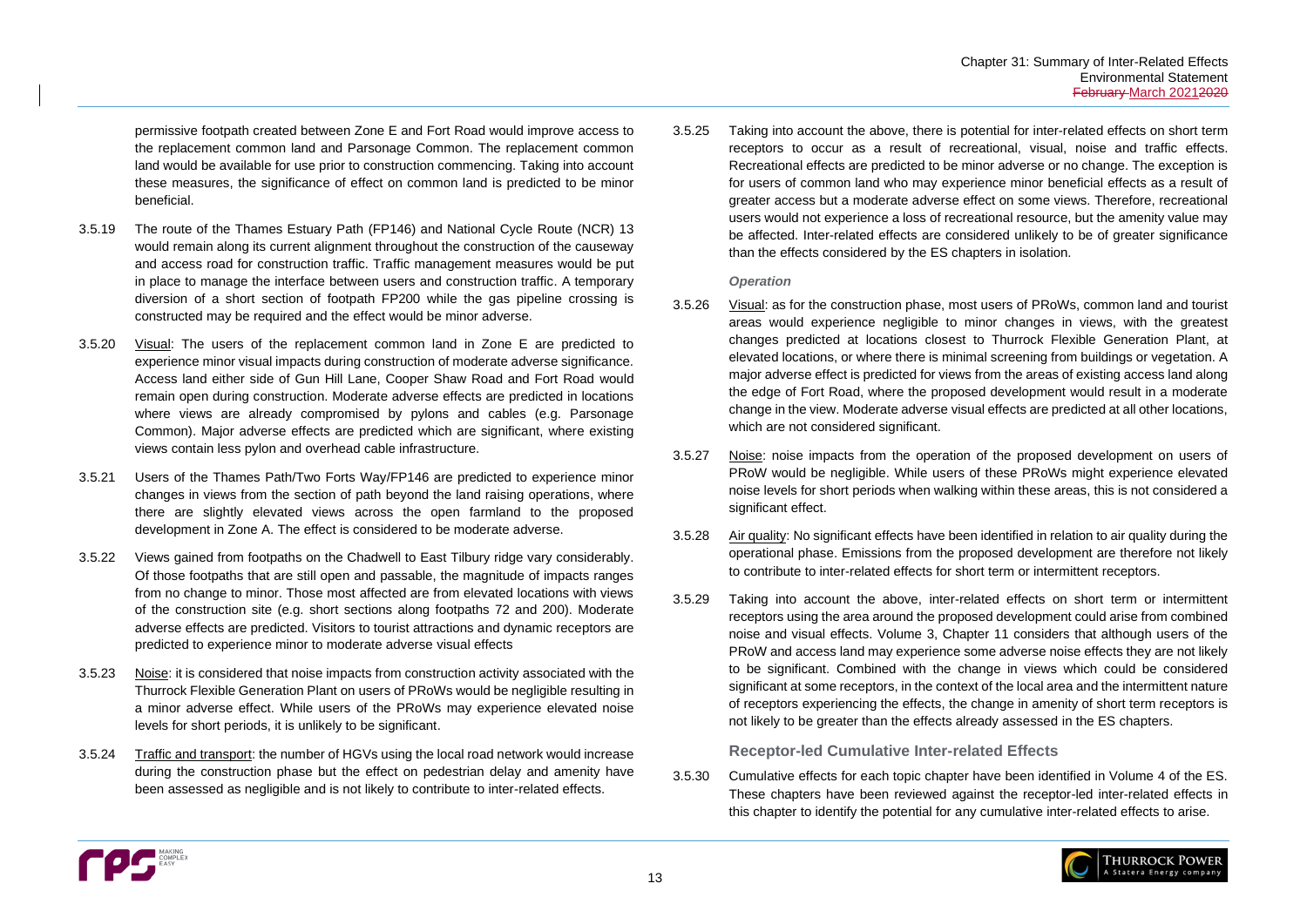

- 3.5.31 Inter-related effects may occur for short-term and long-term human receptors during the construction and operation of Thurrock Flexible Generating Plant. These effects may arise from a combination of visual, noise, air quality and traffic effects. In isolation these effects are minor to moderate adverse and are not considered significant. The combination of these effects would not increase the level of significance.
- 3.5.32 Where potential cumulative effects have been identified with other developments, the assessments from Volume 4 have concluded that Thurrock Flexible Generation Plant is unlikely to make a material contribution to the overall cumulative effect. On that basis, any potential cumulative inter-related effects are unlikely to increase the level of significance reported for the inter-related effects.

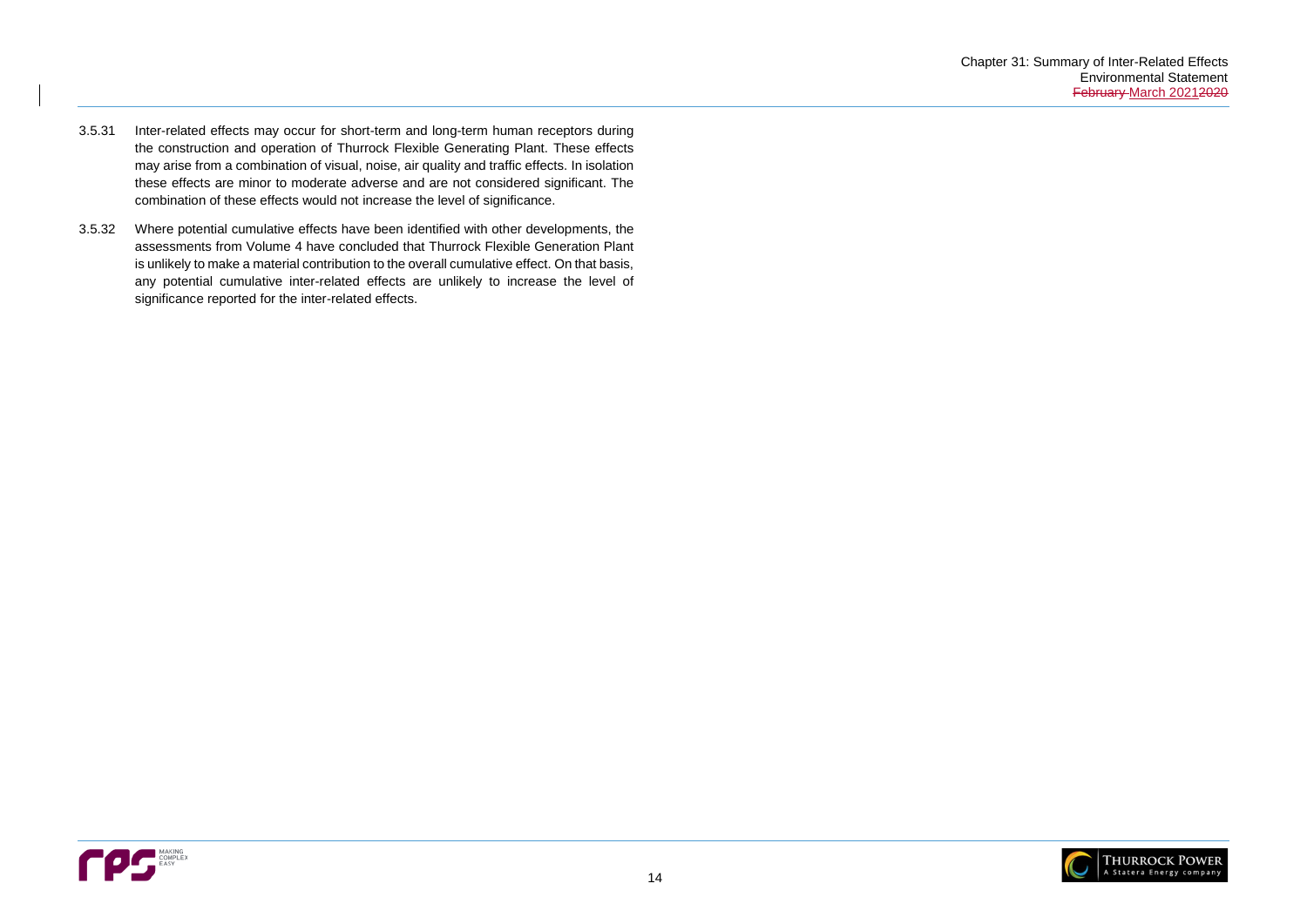

# <span id="page-17-0"></span>**4. Summary and conclusions**

- 4.1.1 This chapter has considered the potential for inter-related effects arising from the construction, operation and maintenance and decommissioning stages of Thurrock Flexible Generation Plant on a range of receptor groups. It draws from the assessments of individual effects presented in the topic-specific ES chapters in Volume 3 and Volume 4. The identification of potential inter-related effects has been based on a largely qualitative assessment using expert judgement, noting that inter-related effects have already been accounted for, in many instances, within the assessments in the topic chapters.
- 4.1.2 There is scope for project lifetime effects to occur over the course of the construction, operation and decommissioning of the proposed development. The inter-relation of effects in the construction or decommissioning and operation phases (project lifetime inter-relationships) is not considered to increase the significance of effects, mainly arising due to noise and visual impacts, that are reported for each of these phases.
- 4.1.3 With regard to receptor-led inter-related effects, i.e. the combination of multiple environmental effects on a single receptor group, the combined impact of environmental pathways on ecology, heritage and landscape receptors and human health is inherently considered in the topic-specific assessments in Volume 3. Longand short-term inter-related effects have been further considered in this chapter for human receptors.
- 4.1.4 While additional adverse inter-related effects may arise at some locations from noise, traffic and visual effects during construction, these are considered unlikely to alter the significance of effects predicted individually and would be managed through measures set out in the Code of Construction Practice (application document A8.6). The main inter-related effects in operation are likely to result from noise, visual and air quality effects, which are perceived differently and not together. It is not considered that the minor to moderate adverse noise and air quality effects at receptors affected by minor to moderate adverse visual effects would increase the significance of effect, nor that non-significant noise and air quality effects at the closest residential receptors would become significant in combination.
- 4.1.5 Thurrock Flexible Generation Plant makes no material contribution to cumulative interrelated effects with other development.